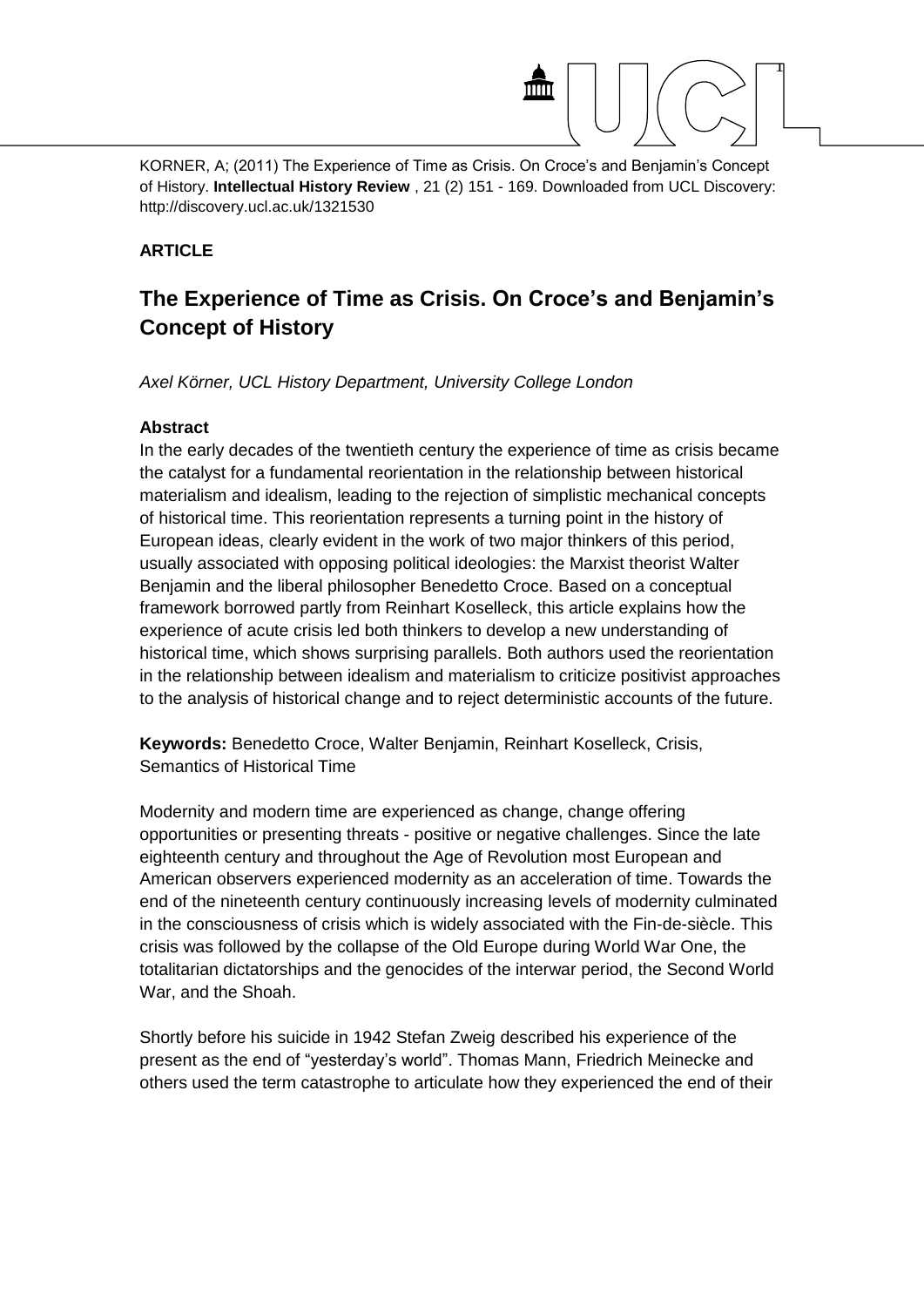life worlds.<sup>1</sup> In this context probably the most famous reference to the experience of time as catastrophe can be found in Walter Benjamin's last manuscript of 1940 (first published posthumously as a special issue of the *Zeitschrift für Sozialforschung* in 1942), *Über den Begriff der Geschichte*. <sup>2</sup> What many of these descriptions have in common is the reference to a specific semantic of historical time. At the core of this experience is the consciousness of a constant acceleration with which the old world approaches its own end, a process to which humankind is completely subjected. This acute crisis was experienced as the coming of an apocalyptic moment, the end of time. There is only one way of making sense of this fear of *Endzeit*, which is to imagine the experience of one's own death. End of time becomes meaningful through the fear of and the confrontation with death. This feeling is the source of despair when being subjected to the acceleration of time towards the end of time itself.

In his famous entry on the concept of *Kritik* in *Historische Grundbegriffe*, Reinhart Koselleck pointed to the term's bipolar semantic significance in social and political language as "criticism" and "crisis" (*Kritik* and *Krise*). Investigating the concept's historical meaning and its role in social and political language, Koselleck demonstrated how humankind articulated the experience of modernity as a change in

<sup>1</sup> See for instance W. Wippermann, "*Deutsche Katastrophe.* Meinecke, Ritter und der erste Historikerstreit", in: *Friedrich Meinecke in seiner Zeit. Studien zu Leben und* 

*Werk*, eds G. Bock / D. Schönpflug (Stuttgart: Steiner, 2006), 177-191.

<sup>2</sup> W. Benjamin, *Über den Begriff der Geschichte*, in: *Gesammelte Schriften* (Frankfurt

<sup>/</sup> M.: Suhrkamp, 1991), I.2: 691-704. For an English edition see W. Benjamin,

*Selected Writings*, 4: 1938-40 (Cambridge: Harvard University Press, 2003). On the

work's origin see R. Tiedemann and H. Schweppenhäuser, "Anmerkungen der

Herausgeber", in: W. Benjamin, *Gesammelte Schriften*, (Frankfurt /M.: Suhrkamp,

<sup>1991), 1/3: 1223-66.</sup> Benjamin wrote *Über den Begriff der Geschichte* in 1940; some

sections have been drafted as part of an article on Eduard Fuchs in 1937. On the

edition of Benjamin's works see also R. Tiedemann, "Epilegomena zur Benjamin-

Ausgabe", in: idem., *Dialektik im Stillstand. Versuche zum Spätwerk Walter* 

*Benjamins* (Frankfurt / M.: Suhrkamp, 1983), 145-194.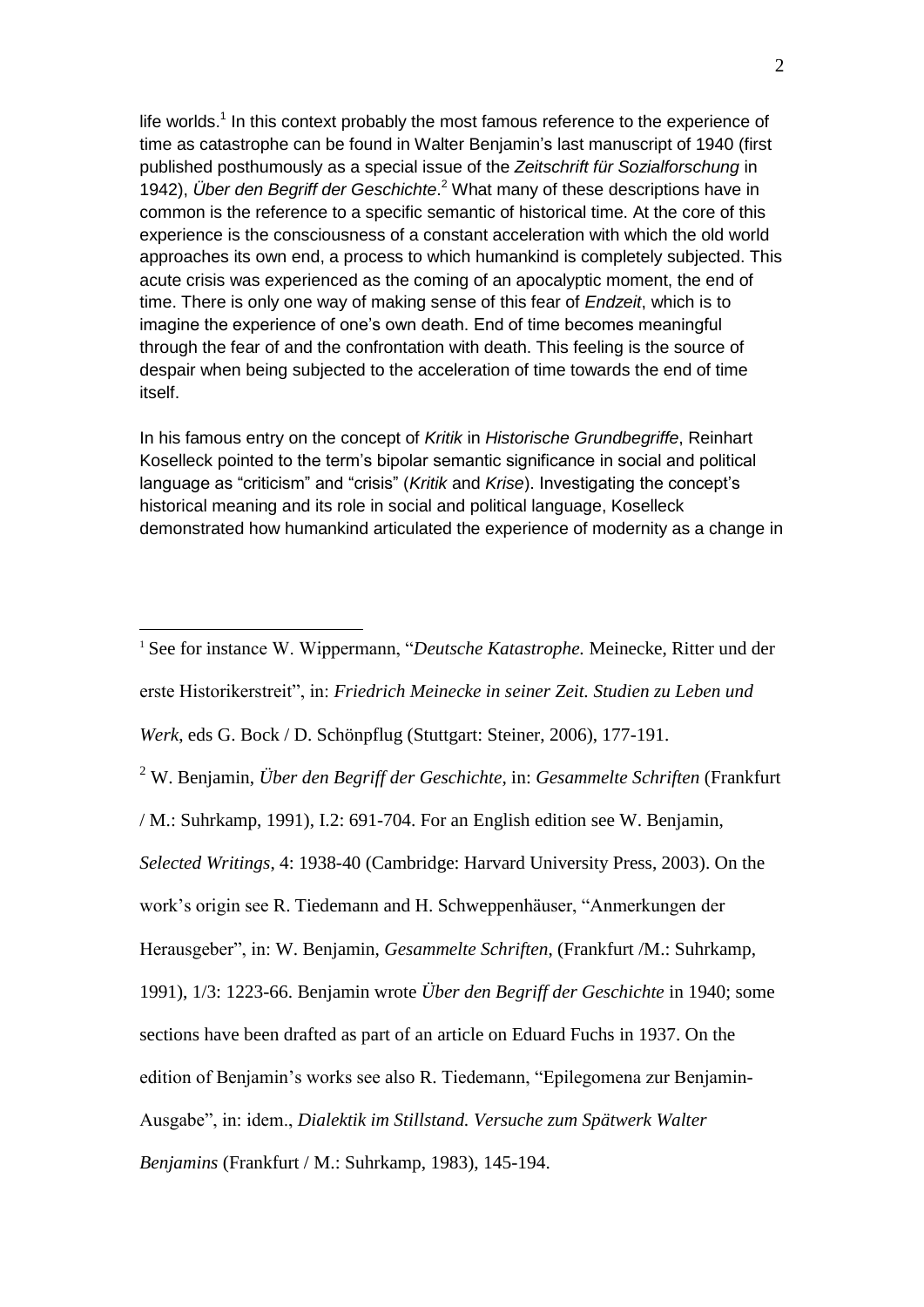the semantic of historical time. $3$  In the early decades of the twentieth century the articulation of this experience as crisis became the catalyst for a fundamental reorientation in the way some critical observers understood the relationship between historical materialism and idealism, forming the basis for a new conceptualisation of their own experience of historical time. This reorientation, as well as the role of the experience of crisis within this process, represents a major turning point in the history of European ideas. While other commentators have noticed that particular thinkers during this period reconfigured the relationship between materialism and idealism, they ignored the extent to which this shift originates in a specific experience of time. Moreover, historians of  $20<sup>th</sup>$ -century European thought tend to look at these thinkers in isolation and according to pre-defined schemes of classification along ideological or political lines. As a consequence, they have neglected the extent to which this shift represents a general phenomenon which allows us to see communalities between thinkers whom we would otherwise not discuss in relation to each other.

The reorientation in the relationship between materialism and idealism is clearly evident in the work of two major European thinkers of this period, usually associated with opposing political ideologies: the Marxist theorist Walter Benjamin and the liberal philosopher Benedetto Croce. Croce's philosophy had a major impact on the work of Antonio Gramsci as well as on the ideological orientation of important strands of the Italian Resistance, in particular the movement *Giustizia e Libertà*. Benedetto Croce was an international icon of anti-Fascism and widely considered Europe's most influential philosopher during the first half of the twentieth century. It is largely due to the political developments of the post-war period (and partly to his own rather unfortunate explanation of the origins of Italian Fascism) that Croce's role within European philosophy diminished since the 1950s (at least internationally). Academia turned away from idealist conceptions of history and new directions within Marxist

<u>.</u>

The article is the translation of Koselleck's own entry in *Geschichtliche Grundbegriffe: Historisches Lexikon zur politisch-sozialen Sprache in Deutschland*. eds O. Brunner, W. Conze, R. Koselleck (Stuttgart: Klett-Cotta, 1972-1997). The entry itself goes back to a footnote in R. Koselleck, *Kritik und Krise. Zur Pathogenese der bürgerlichen Welt* (1959) (Frankfurt / M: Suhrkamp, 1992). On the "apocalyptic dynamics in modern political religions" see Eric Voegelin, *The Political Religions* (1938), in *The Collected Works of Eric Voegelin*. Vol.5: *Modernity without Restraint* (Manfred Henningsen, ed.). Columbia, London: University of Missouri Press, 2000, 19-73, 51 f.

<sup>3</sup> R. Koselleck, "Crisis", *Journal of the History of Ideas* 67, 2, (April 2006): 357-400.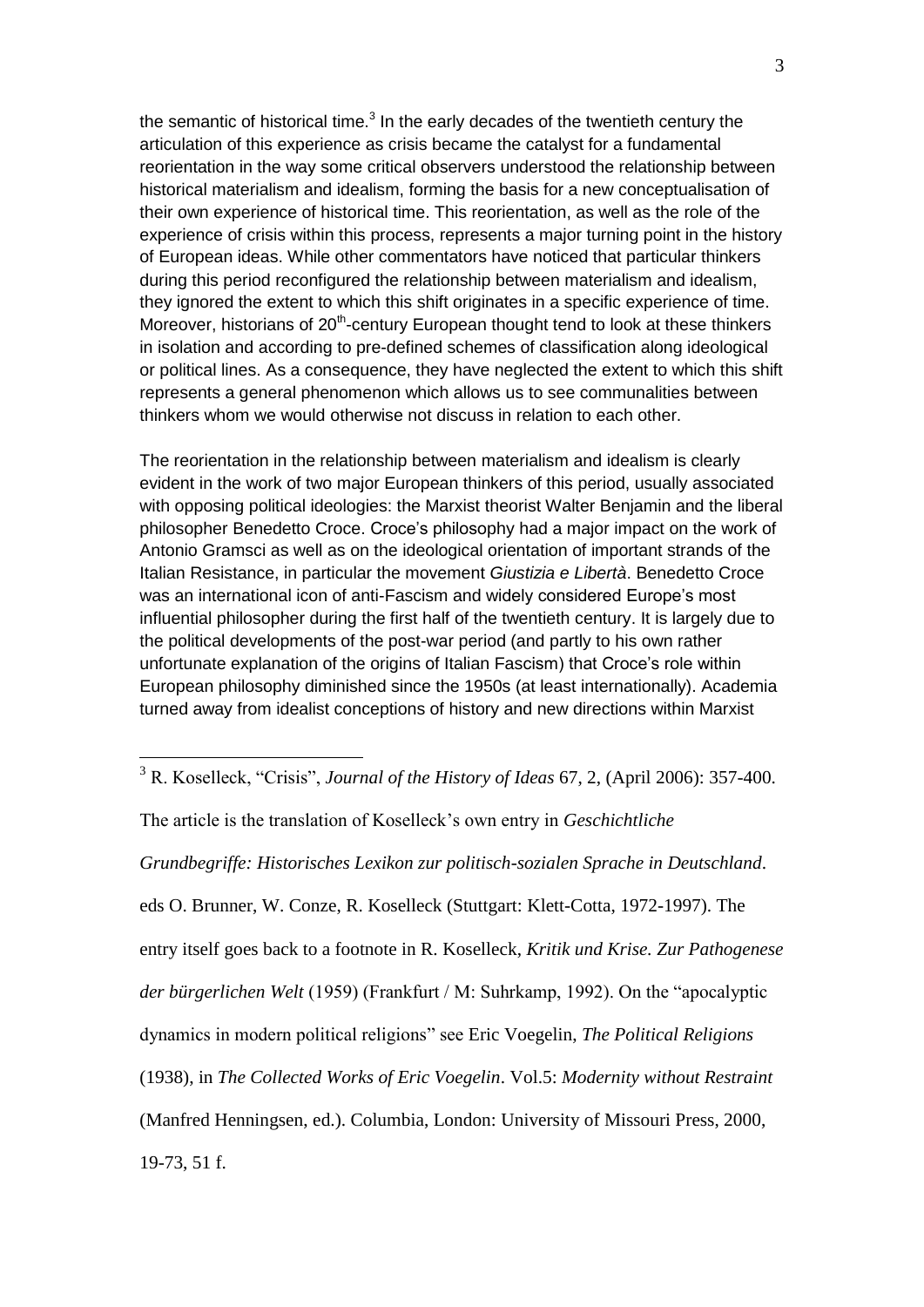theory left little space for his ideas. The interest of the English-speaking world in Antonio Gramsci since the 1970s did not lead to a renaissance of Croce's thought.

The reception of Benjamin's thought worked the other way round. At the time of his death only a few specialists knew his work and early editions of his fragmentary writings rarely reached more than a few hundred readers. When Peter Suhrkamp, with the help of Theodor and Gretel Adorno, edited in 1955 the first two volumes of essays by Benjamin, he found only 816 buyers for the edition, of a print-run of 2,300.<sup>4</sup> During the 1950s and early 1960s ideological and theoretical debates in scholarship hardly touched upon Benjamin's work. The renaissance of Benjamin started in the second half of the 1960s with the publication of selected works in German, and took off in the 1970s when the first volumes of the critical edition started to appear. Then, apart from the more specialized discussion by scholars of Jewish thought, debate on Benjamin was for a long time restricted to Marxist theorists, before his work gained an important basis among literary scholars, art

 4 S. Unseld, "Walter Benjamin and the Suhrkamp Verlag", in *For Walter Benjamin*,

eds I. and K. Scheuermann (Bonn: AsKI, 1993), 12-14.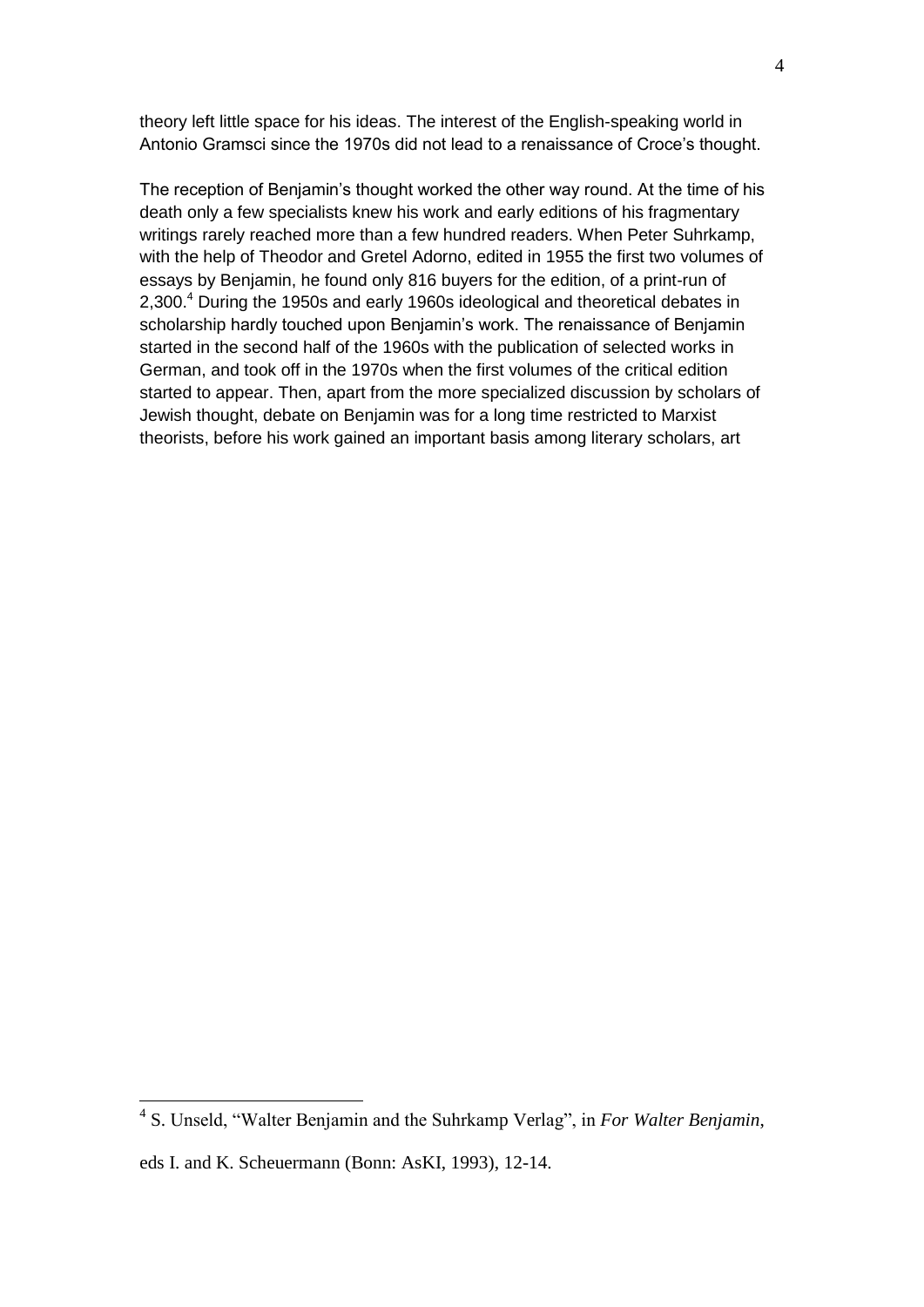historians and cultural theorists. It took until 1982 to complete the German edition of the *Passagen-Werk*, which then sold 700,000 copies within the first decade.<sup>5</sup>

Scholarship ignores that Croce's and Benjamin's observations on philosophy of history, and their impact on European thought as a whole, have a common source, which is the two authors' specific experience of their own time as crisis. There are also important parallels to Koselleck's (and to some extent Gadamer's) work on the semantics of historical time, even if Koselleck does not relate his own theories to either Croce or Benjamin.<sup>6</sup> One can identify a bridge between Croce's and

1

*Critical evaluations in cultural theory*, ed. P. Osborne (London: Routledge, 2005). Also *Materialien zu Benjamins Thesen 'Über den Begriff der Geschichte'. Beiträge und Interpretationen,* ed. P. Bulthaup (Frankfurt /M.: Suhrkamp, 1975). I do not intend to take position in the polemical debates which characterised the different strands of the German reception during the 1970s and 1980s. See for instance *Walter Benjamin. Profane Erleuchtung und rettende Kritik.* eds N. W. Bolz and R. Faber (Würzburg: Königshausen & Neumann, 1982). C. Hering, *Die Rekonstruktion der Revolution. Walter Benjamins messianischer Materialismus in den Thesen Über den Begriff der Geschichte* (Frankfurt: Peter Lang, 1983), 9 ff. On the origins of the ideological divisions which characterised the reception of Benjamin see J. Habermas, "Bewußtmachende oder rettende Kritik – die Aktualität Walter Benjamins", in *Zur Aktualität Walter Benjamins*, ed. S. Unseld (Frankfurt / M.: Suhrkamp, 1972), 173- 223, 175 ff.

 $6$  The reason for this is probably that from the mid-1930s, due to political reasons, Croce was largely ignored in German academia. Gadamer refers to Croce's translator Collingwood, but not to Croce himself. An important connection between the concepts of historical time in Benjamin, Croce and Koselleck might be Heidegger, but this would require further research. See in this context H. Caygill, "Benjamin, Heidegger and the Destruction of Tradition", in *Walter Benjamin's Philosophy.* 

<sup>5</sup> ibid. For an overview of 80 years of debate on Benjamin see *Walter Benjamin.*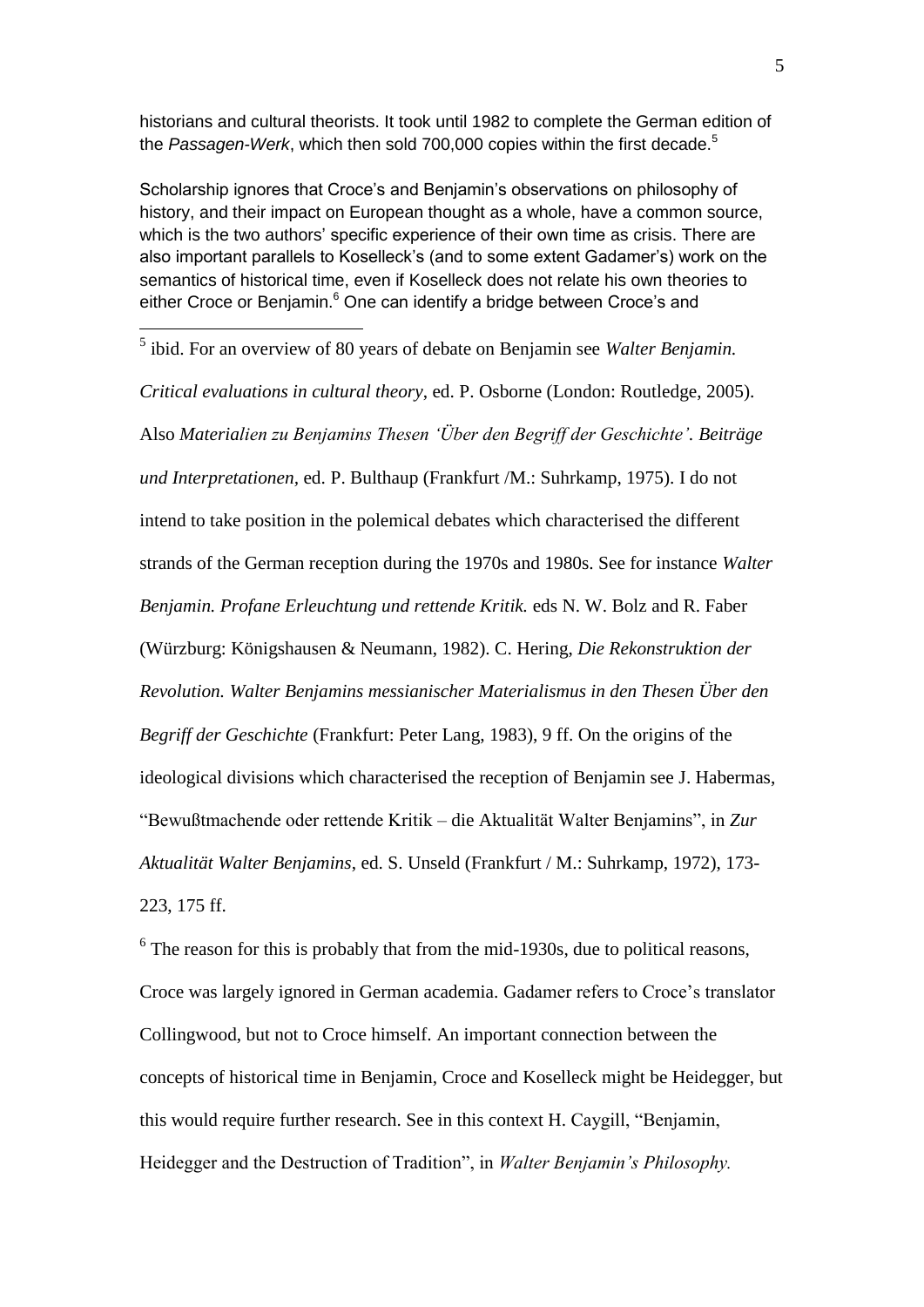Benjamin's thought in the work of Arnaldo Momigliano, who was deeply influenced by Croce and his concept of history as the history of freedom, but who also worked closely with Benjamin's intimate friend and his most influential commentator, Gershom Scholem.<sup>7</sup> However, Momigliano referred to Benjamin only briefly and although he frequently comments on the influence of Croce in his writings, his references to the philosopher's theory of history are usually implicit rather than explicit.<sup>8</sup> What I wish to suggest by connecting these different thinkers to the work of Croce and Benjamin is that Croce's and Benjamin's thought on the semantics of historical time had a much wider impact then previously recognised, but that this presents a constellation which as yet has not been sufficiently explored.

In the following, I will explain how the critical experience of a shift in the meaning of historical time led both Croce and Benjamin to the development of a new concept of history, which shows surprising parallels. Since the 1920s both men witnessed how different political ideologies attempted to reduce historical time to a deterministic prism, which allowed totalitarian regimes to manipulate society into an inescapable logic of a future-oriented historical processes. While Croce refers in his critique mostly to the futurist ideology of the Fascist regimes, Benjamin's target is the

*Destruction and Experience*. eds A. Benjamin, P. Osborne (London: Routledge,

1994), 1-31. Hannah Arendt was one of the first recipients of Benjamin's manuscript,

but she left no detailed commentary on the work.

<sup>7</sup> Koselleck mentions Momigliano only briefly: R. Koselleck, *Zeitschichten. Studien zur Historik* (Frankfurt / M.: Suhrkamp, 2000), 19. Momigliano acknowledged Benjamin's influence on Scholem in his review of Scholem's memoirs. Michael Hamburger, "Scholem and Benjamin", *Grand Street* I, 4 (Summer 1982): 128-37. See in this context also *Momigliano and Antiquarianism. Foundations of the Modern Cultural Sciences,* ed. P. N. Miller (Toronto: University of California, 2007).

<sup>8</sup> A. Momigliano "Benedetto Croce" (1950), in: idem, *Nono Contributo alla Storia* 

*degli Studi Classici e del Mondo Antico* (Rome: Ed. di Storia e di Letteratura, 1992),

531-41. See also C. Dionisotti, "Arnaldo Momigliano e Croce", *Belfagor* XLIII

(1988): 617-42. Momigliano's most important contribution to the study of historical

time is A. Momigliano, "Time in Ancient History", *History and Theory* Bh.6 (1966):

1-23.

1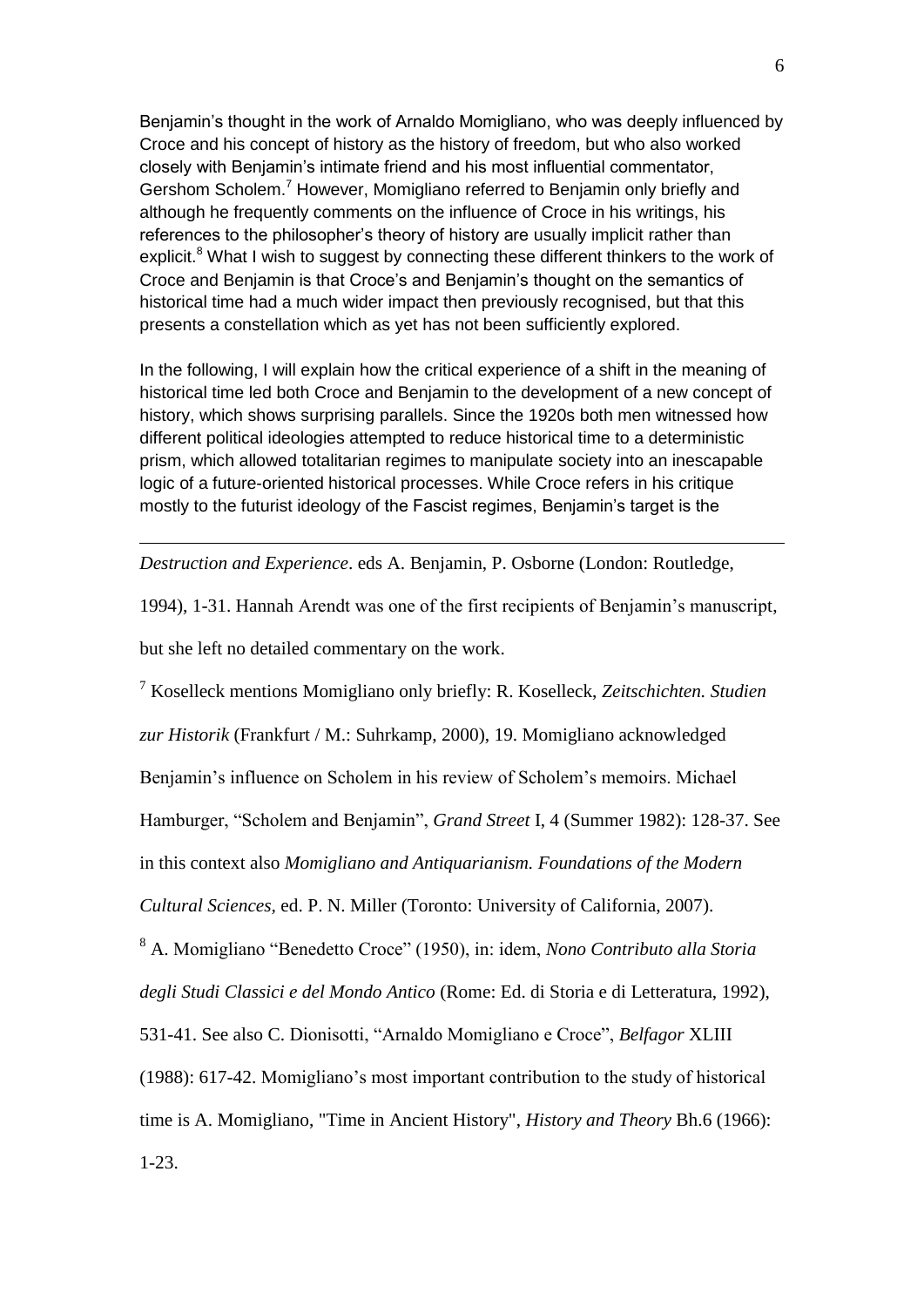international Labour movement and its passive attitude to Fascism. Through their respective analysis of the underlying circumstances Croce and Benjamin attempted to dismantle the conceptual incoherence of historical determinism and to free humankind from misunderstood philosophies of history. This article argues that overcoming the opposition between idealism and materialism presents the key to their new concept of historical time. In the following I will first discuss Benjamin, before relating his concept of history to that of Croce. This is despite the fact that most of Croce's works on this problem were written before Benjamin's manuscript *Über den Begriff der Geschichte* and that Benjamin was aware of Croce and commented on some of his work. However, chronology is not directly relevant to my argument and I wish to avoid giving the impression that I understand Benjamin's position as directly influenced by Croce. Benjamin himself explained in a letter to Gretel Adorno that his manuscript *Über den Begriff der Geschichte* contained thoughts which he had kept to himself for over twenty years, before writing them down.<sup>9</sup> Hence, to some extent his thought even predates Croce's, although it was the experience of exile and captivity which led him to conceptualize these ideas. My main concern here is to understand the reorientation in the relationship between idealism and materialism as a consequence of the experience of crisis, which Benjamin articulates even more emphatically than Croce.<sup>10</sup>

As Koselleck reminds us, in classical Greek the concepts critique and crisis were represented by the same term, the former describing a subjective process, the latter an objective state. In its historical use the term had either a medical or a religious connotation, but containing the possibility of salvation. Crisis anticipates in its ultimate and most extreme form the end of the world and will reveal justice. The Last Judgment is a crisis, in the sense of *judicium*, where the promise of salvation, of eternity and of a life after the end of time presents a fundamental aspect of the eschatological concept. Considering any historical notions of the end of time we have to consider the extent to which these concepts are embedded in Western culture and more generally in monotheistic traditions of thought.

The sister concepts of critique and crisis, and the consciousness of a dramatic change in the semantic of historical time during the first half of the twentieth century, are at the center of the reorientation in the relationship between historical materialism and idealism, which this article wishes to discuss. There are a number of key texts which form the basis for my argument and which are considered here within the wider context of their authors' work. These texts are Benjamin's last manuscript *Über* 

Osborne, 2: 230-49.

<sup>&</sup>lt;sup>9</sup> Tiedemann and Schweppenhäuser, "Anmerkungen der Herausgeber", 1223.

 $10$  Despite the tragic circumstances under which Benjamin wrote his manuscript, the

initial catalyst for the new semantic of historical time was the Great War: M. Jay,

<sup>&</sup>quot;Walter Benjamin, Remembrance and the First World War", in *Walter Benjamin,* ed.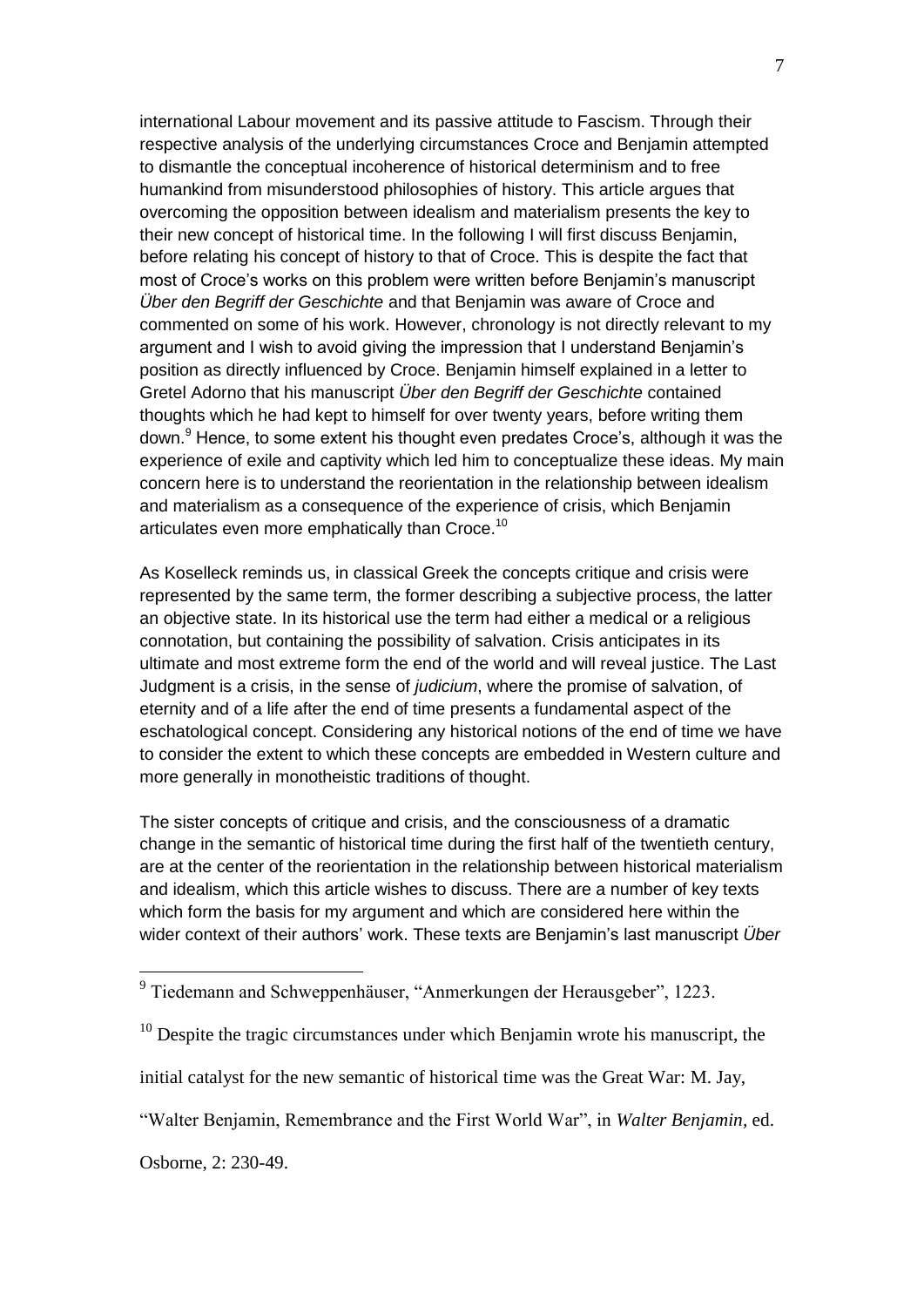*den Begriff der Geschichte* and Croce's *Antistoricismo* as well as his *Storia d'Europa*. Another text relevant to this discussion is Gramsci's *Il materialismo storico e la filosofia di Benedetto Croce*.

Empirically explored in *Ursprung des Deutschen Trauerspiels* and the fragments of the *Passagen-Werk*, but conceptualized in *Über den Begriff der Geschichte*, Benjamin rejects the deterministic illusion of a linear concept of time as it was formalised in the idea of a progress-oriented philosophy of history since Hegel.<sup>11</sup> The following presents a synthesis of his *Über den Begriff der Geschichte*, privileging those aspects of the text which are mostly relevant for the argument of this article.

In *Über den Begriff der Geschichte* Benjamin describes the concept of time inherent in the logic of historical materialism as a positivist illusion (I, VI). The future (including the promise of salvation) is constructed out of a contemporary present, in the same way in which the past (with its own futures) is constructed through the present. The basis of the materialist's future is the narration of a particular past. The materialist - as well as his or her object of study – is determined by ideas, by a specific idea of future time. (II and IV) In thesis VI Benjamin presents us with a materialist and dialectic account of the Last Judgement: "the Messiah comes not only as the Redeemer", but "to overbear the Antichrist". What this means with regard to concepts of past and future becomes clearer in thesis IX, where Benjamin refers to Paul Klee's painting *Angelus Novus*, which had been in his possession since 1921. Reflections on Klee's angel had become a key element in Benjamin's thought and a catalyst for his revision of historical materialism. In Benjamin's interpretation the angel is walking backwards and stares with wide open wings at a past from which he moves away.



1

Benjamin describes Klee's angel as the angel of history, who knows that there is eternal life. What humankind perceives as a chain of past events

*Rosenzweig, Walter Benjamin, Gerschom Scholem* (Frankfurt /M.: Jüdischer Verlag,

1994), chpt.5 and 134 f. Benjamin, *Über den Begriff der Geschichte*.

<sup>&</sup>lt;sup>11</sup> See in particular the important work by S. Mosès, *Der Engel der Geschichte. Franz*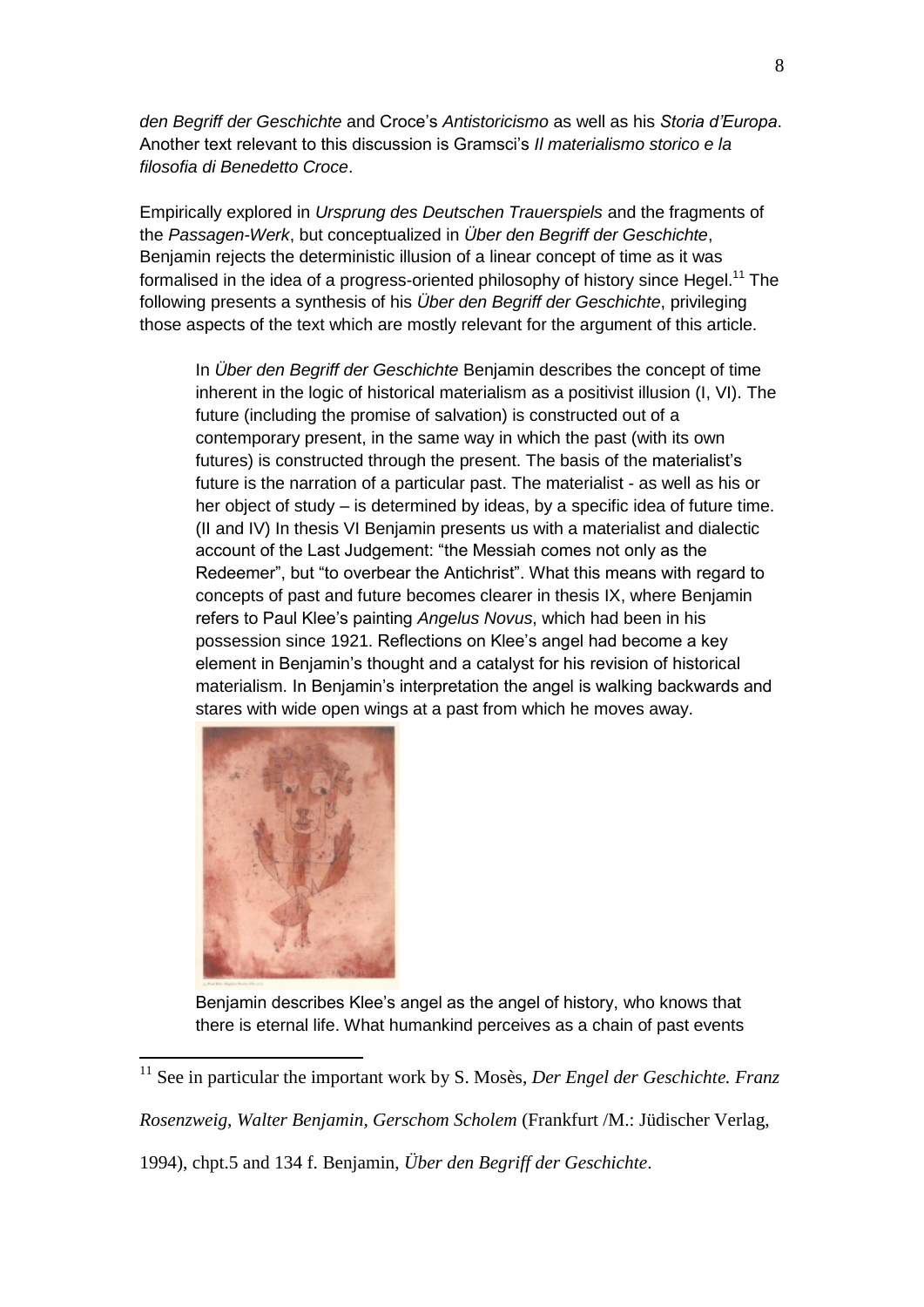which determine a particular future, the angel sees accumulating into catastrophe, with no connection to the projected and artificially constructed future. The angel's wings are blown up by the storm of time, which originates from paradise. This storm is what we call and perceive as progress. In the following Benjamin provides us with a contemporary political reading of this image (X).

The politicians, in whom the opponents of Fascism had put their hopes, have either betrayed their own ideals or they were destroyed by the present constellation of power. Benjamin holds their stubborn belief in progress responsible for the current conditions. The socialists' belief that the development of the productive forces will inevitably lead to socialism presents an illusion, which allowed the dominant classes to maintain and extend their power. Moreover, the technocratic logic of modernisation, which is inherent in the socialists' idealisation of labour and forms a crucial element in their deterministic view of history, shares common ground with Fascism. (XI) The strength of historical materialism lies in the fact that it recognized the existence of a working class and the role it may play in the historical process. The problem, for Benjamin, is not the materialist base, the role assigned to the forces of production in determining the present, but the philosophies of past time associated with these facts. Despite its insights in the societal power relations, the Labour movement abandoned the idea to free the working class in the present, assigning this role to future generations. It sacrificed its power and as a consequence the working class lost its role in the present. (XII) Therefore, the Labour movement's error is its blind belief in the historical progress of humanity, which paralysed it for the present. (XIV) History is always subjectively constructed in the present. For Robespierre, Ancient Rome was a past of his own present, which he separated from historical continuity.<sup>12</sup> The French Revolution became the new Rome. Another example Benjamin evokes is fashion, which makes reference to past costumes, jumping into a past from a position which is circumscribed by present power relations. Marx understands revolution in exactly the same way, as a dialectic movement which separates the revolutionary future from the continuum of the past, as a moment of complete rupture, symbolized by the introduction of new calendars to document the revolutionary acceleration of historical time. (XIV, XV) Materialist historiography consists in identifying a revolutionary opportunity in a particular future and separating it from its historical continuum. (XVII)

*Über den Begriff der Geschichte* rejects the Labour Movement's blind belief in progress and outlines the shortcomings of a historical materialism based on the

see also E. Traverso, *La pensée dispersée. Figures de l'exile judéo-allemand* (Paris:

Lignes, 2004), 41 f.

1

 $12$  On Benjamin's concern for the proximity of revolutionary and reactionary thought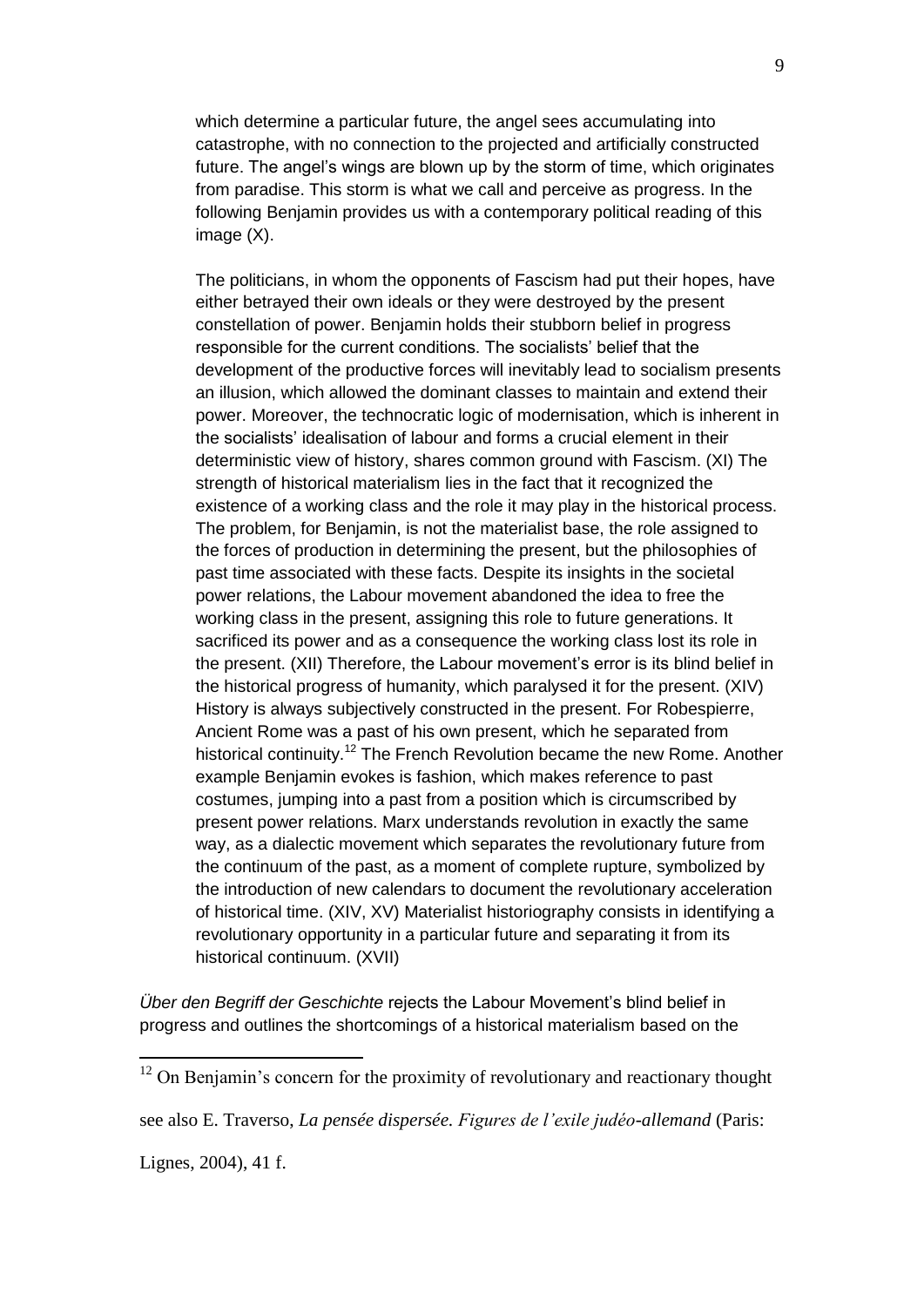deterministic conviction of the revolution's inevitability. It is this constellation of historical time which paralysed the working class for the present. The materialist basis of the socialists' concept of time gives the revolutionary future an aura of positive reality, but this constructed reality leads to an illusion. Blinded by this illusion and helplessly awaiting the realisation of its future, humankind runs into catastrophe, the catastrophe which Benjamin himself witnessed since the outbreak of the Second World War.

Scholem described the theses outlined in *Über den Begriff der Geschichte* as the result of Benjamin's "awakening from the shock of the Hitler-Stalin pact",<sup>13</sup> which better than anything represents what the revolutionary movement had become. For Benjamin this was a personal revelation, but also a catalyst to rethink his understanding of historical materialism. From a theoretical point of view Benjamin had abandoned the rigidity of historical materialism already two decades earlier. His interest in Marxist theory remained limited and much of his work since the 1920s pays witness to a much more flexible understanding of the past.<sup>14</sup> The fact that he finally conceptualized his thoughts during his unsuccessful attempt to escape from Hitler's Europe is in itself significant. This was Benjamin's most acute realisation of time as crisis. But when the gendarmerie at Portbou stopped him in the Pyrenees, we do not know if Benjamin abandoned his hope that humanity might overcome the deterministic illusion of this manipulated future. It is a matter of uncertainty if Benjamin committed suicide in Portbou or if his death was an accident.<sup>15</sup>

Benjamin's concept of *Eingedenken*, the contemplation of an open past in the present, has a strong theological component and shows similarities to Franz Rosenzweig's attempted synthesis of theology and philosophy.<sup>16</sup> It also represents a

<sup>13</sup> G. Scholem, "Walter Benjamin und sein Engel", in *Zur Aktualität,* ed. Unseld, 87-

138, 129. See also Tiedemann, "Historischer Materialismus oder politischer

Messianismus?", 278 ff. Hering, *Die Rekonstruktion*, 16. F. Voßkühler, *Kunst als* 

*Mythos der Moderne* (Würzburg: Königshausen&Neumann, 2004), 293. Mosès, *Der* 

*Engel*, 88.

1

 $14$  Benjamin introduces the famous ninth thesis about the Angel with a quote from a

poem by Scholem, which he had received for his birthday in 1921 and which pays

witness to the long history of their debates on the topic.

<sup>15</sup> See in particular the essays in *For Walter Benjamin*.

<sup>16</sup> The theological dimension in Benjamin's work was first analysed by Scholem,

"Walter Benjamin und sein Engel". Scholem introduced Benjamin to Rosenzweig and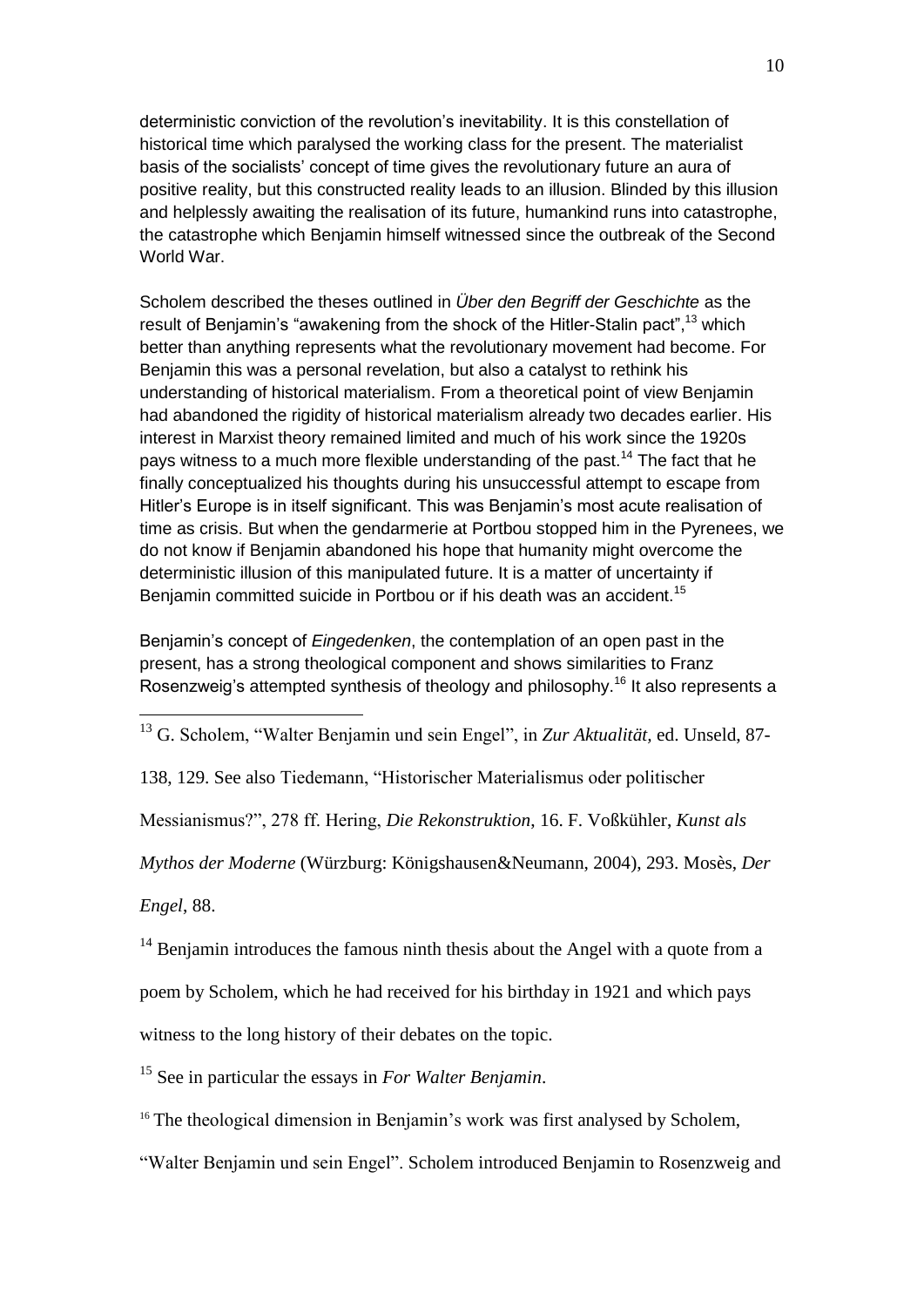strongly subjective and idealist component in Benjamin's thought. But contrary to Gershom Scholem's hopes of the 1930s and despite Benjamin's early interest Jewish mysticism, Benjamin's principal objective in *Über den Begriff der Geschichte* was not a translation of Jewish mysticism into an idiom of the modern age.<sup>17</sup> Instead, his target was the concept of historical time which determined the policies of the Labour movement, a critique generated by his own experience of crisis. The concept of historical time which Benjamin developed in this critique contained theological elements, but there also remains a strong materialist foundation. As Abraham Socher explains, when Scholem dedicated *Major Trends in Jewish Mysticism* to Benjamin it "was an act of disappointment as well as mourning".<sup>18</sup> In the opening of *Ursprung des deutschen Trauerspiels* Benjamin employed a Kabbalistic text to illustrate his idea of the origin of words; but in earlier versions of the passage there is evidence to suggest that he might have misunderstood the passage he was referring to. His projects to learn Hebrew were abandoned and in his later writings direct references

he later claimed that his work had appealed to him: G. Scholem, *Walter Benjamin. The Story of a Friendship* (New York: NYRB, 2003), 124, 167. On Scholem's influence on Benjamin see also idem, *Walter Benjamin und sein Engel. Vierzehn Aufsätze und kleine Beiträge* (1967) (Frankfurt / M.: Suhrkamp, 1992) and R. Alter, *Necessary Angels. Tradition and Modernity in Kafka, Benjamin and Scholem*  (Cambridge, Mass.: Harvard UP, 1991).

 $17$  See for this debate A. Socher, "Revelation in the rock. Walter Benjamin, Gershom Scholem and the stones of Sinai", *Times Literary Supplement*, 21 March 2008, 13-15. In what follows it is not my intention to deny the theological dimension in Benjamin's work. For a general discussion of the relationship between Messianism and Materialism in *Über den Begriff der Geschichte* see R. Tiedemann, "Historischer Materialismus oder politischer Messianismus. Annäherung an die Thesen 'Über den Begriff der Geschichte'" (1975), in: idem., *Mystik und Aufklärung*, 254-298. See also R. Dieckhoff, *Mythos und Moderne. Über die verborgene Mystik in den Schriften Walter Benjamins* (Köln: Janus, 1987), 12 f; on the cabbalistic references in Benjamin, idem, 26 ff.

<sup>18</sup> A. Socher, "Revelation in the rock", 13.

1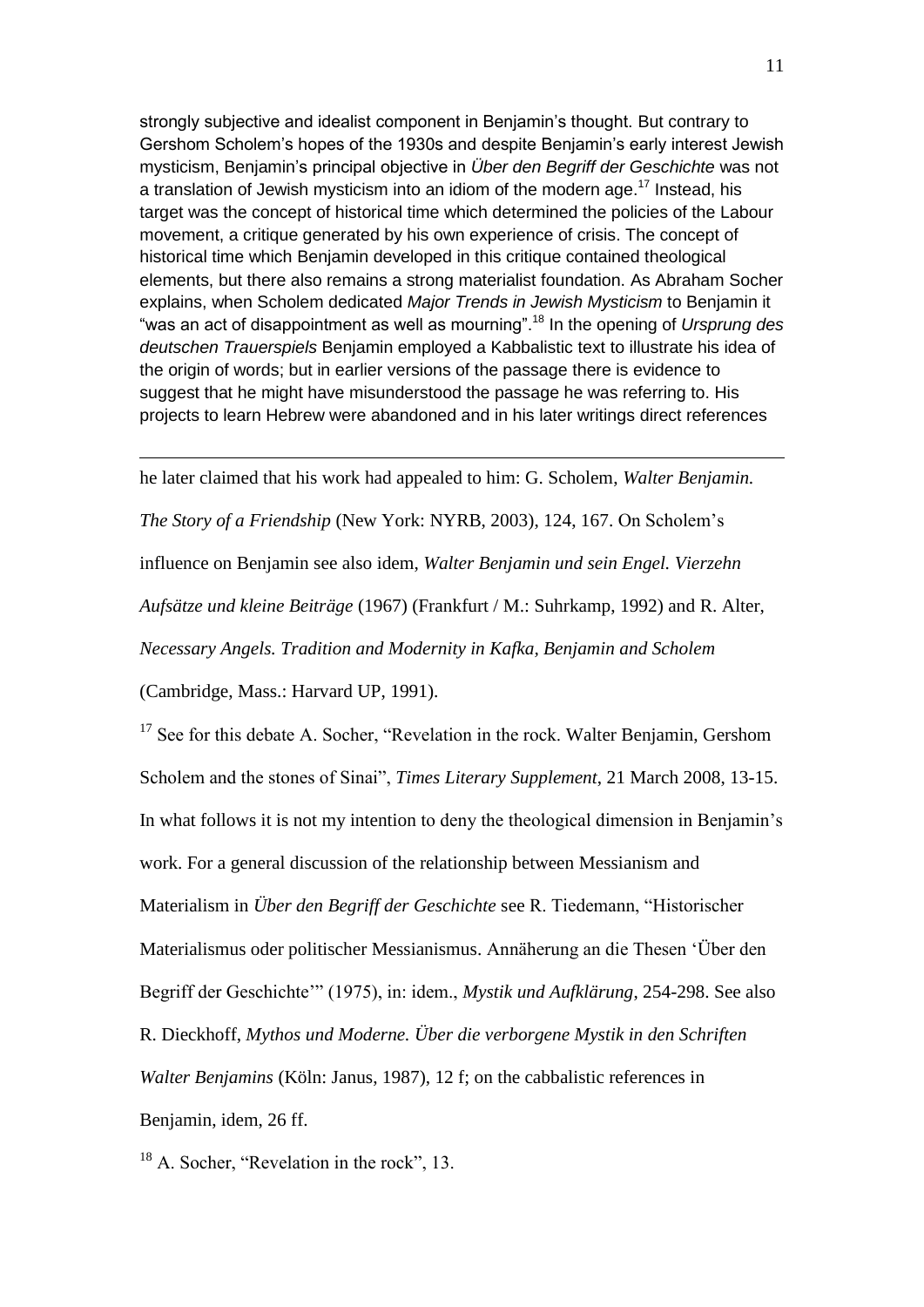to Jewish mysticism are less obvious, despite the Messianic elements in his concept of history. What the materialist conception of history shares with theology is the concept of utopia, here more specifically the memory of the lost paradise or the reign of freedom in a Marxist sense. For both it is a promise, which helps believers not to despair in face of the present past.<sup>19</sup> Meanwhile, this future retains a dialectic dynamic. In thesis VI Benjamin explains that "the Messiah comes not only as the Redeemer", but "to overbear the Antichrist". As Tiedemann has demonstrated, nowhere in this work "Benjamin talks more instantaneously theologically, nowhere is his intention more materialist."<sup>20</sup> The antichrist is the ruling class, the Messiah its opponent in the class struggle.

Since the 1980s Benjamin was occasionally read as an apostle of postmodernism.<sup>21</sup> However, his insistence on multiple structures of time, each with their own past, present and future, is not meant to result in an arbitrary interpretation of historical time. The fact that Benjamin expanded the material basis of his philosophy of history to include cultural production and psychological phenomena, and that he employs a specific theological and metaphysical tradition to explain changes in the semantic of time, does not mean that he rejected all principles of historical materialism or that he understood the theological component of his thinking as a contradiction of its materialist base. Instead, the theological dimension of his thought indicates a fundamental anthropological experience in the process of cognition which for Benjamin became an asset helping him to refine historical materialism.

More than a purely theoretical conceptualisation, Benjamin's last manuscript reflects an existential experience of time at a specific moment in European history. Benjamin witnessed the 1930s as an acceleration of time towards a catastrophic end, moving at a speed which blows into the wings of his angel. The total catastrophe which Benjamin's angel faced and from which he seems to retreat stood for an eschatological concept of crisis. However, historically the coming of this cosmic crisis is anticipated by the knowledge of redemption, which grants eternal life. This is the element of hope in Benjamin's interpretation of Klee's messenger, who stares into the catastrophe of history, but knows about the Adamic paradise.

The theological dimension in Benjamin's work is more than symbolic. It stands for the agency of ideas, countering the determinism of the current ideologies of history. The crisis is objective; his criticism, nurtured by the consciousness of past time, is subjective, positioned conceptually against the historical determinism of his age.<sup>22</sup>

<sup>&</sup>lt;sup>19</sup> Tiedemann, "Historischer Materialismus oder politischer Messianismus", 259.

<sup>&</sup>lt;sup>20</sup> Tiedemann, "Historischer Materialismus oder politischer Messianismus", 272.

<sup>21</sup> Mosès, *Der Engel*, chpt.5 and 134 f.

 $^{22}$  On a philosophical level Benjamin's thought contrasts strongly with Ernst Bloch's

Messianic Marxism: H. Mayer, *Ein Deutscher auf Widerruf. Erinnerungen* (Frankfurt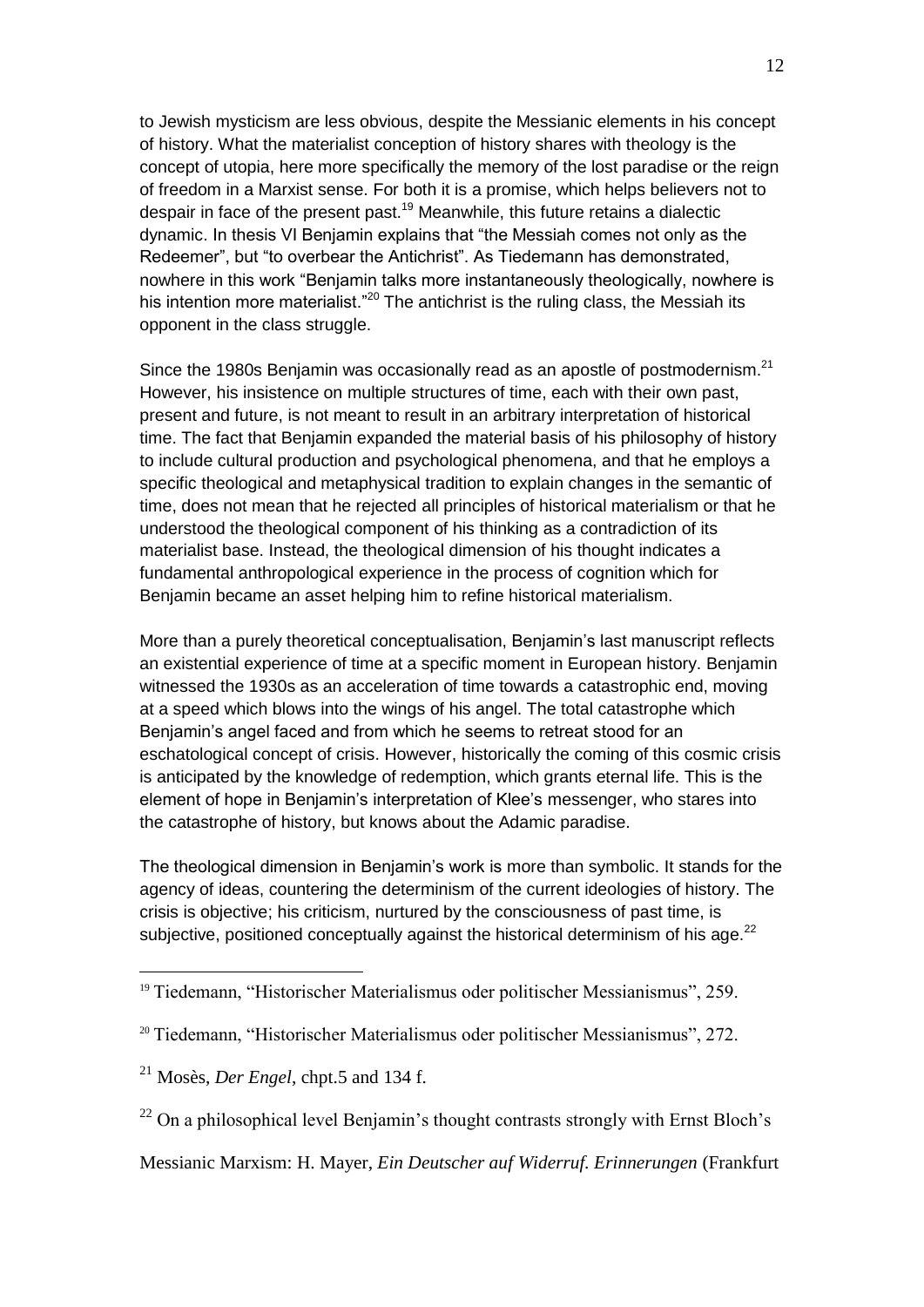Using Koselleck's terminology, the theological dimension in *Über den Begriff der Geschichte* can be understood as an example of *Verzeitlichung*, as a "new temporal horizon".<sup>23</sup> What Benjamin's *Angelus Novus* confronts is exactly such a moment of crisis, "the apocalyptical foreshortening of time that precedes the Last Judgment", the cosmological idea of God as the master of time, but used here in a secularmetaphorical sense. Under the impact of his own existential experience of time Benjamin understands historical progress as the catastrophe itself, which he wishes to void by pulling the emergency break and freeing the present from its historicalsemantic cage.

At the root of his cognitive experience is his own remembering of the past, an idealist moment, which provokes in him a new consciousness of historicity and which can be compared to Marcel Proust's concept of remembering *le temps perdu.* (He developed this concept in connection with his research for the *Passagen-Werk* and his translations of Proust.) For Benjamin, this particular form of historicity is an instance evoked against the fatal linearity of historical time. It also restores an idealist dimension into the conception of time. In his critique of materialist teleology Benjamin identifies a problem which less than a generation later, and still under the impact of the same catastrophe, Koselleck described in *Kritik und Krise* as the pathogenesis of the bourgeois world. For Benjamin, like for Koselleck, the fatality of historical determinism is behind the social dynamic which characterizes the rise of the totalitarian dictatorships and which leads the masses to accept their political regimes as the inevitable logic of a historical development. $^{24}$  Benjamin's own dynamic view of historical time, according to which each present has its own past and future, is directed against the same fatal illusions.

Benjamin's angel is a reference to the idea of eternity and to a specific Jewish tradition, which survived in Christian thought and which Romanticism had liberated from scholarly dogmatism, making it an almost secularised cultural concept. His concept of crisis develops out of the enlightenment use of the term, positioned against the idealist philosophy of history of the post-enlightenment, which was at the basis of the major ideological currents and the totalitarian regimes of the early

Benjamin / Osborne, 59-109, 62.

<u>.</u>

<sup>23</sup> Alter, *Necessary Angels*. M. and M. Richter, "Introduction: Translation of Reinhart

Koselleck's Krise in *Geschichtliche Grundbegriffe*", *Journal of the History of Ideas*

67/2 (April 2006): 343-56, 350.

<sup>24</sup> See in particular R. Koselleck, *Kritik und Krise.*

<sup>/</sup> M.: Suhrkamp, 1984), 2: 292 f. Also P. Osborne, "Small-scale Victories, Large-scale

Defeats. Walter Benjamin's Politics of Time", in *Walter Benjamin's Philosophy*, eds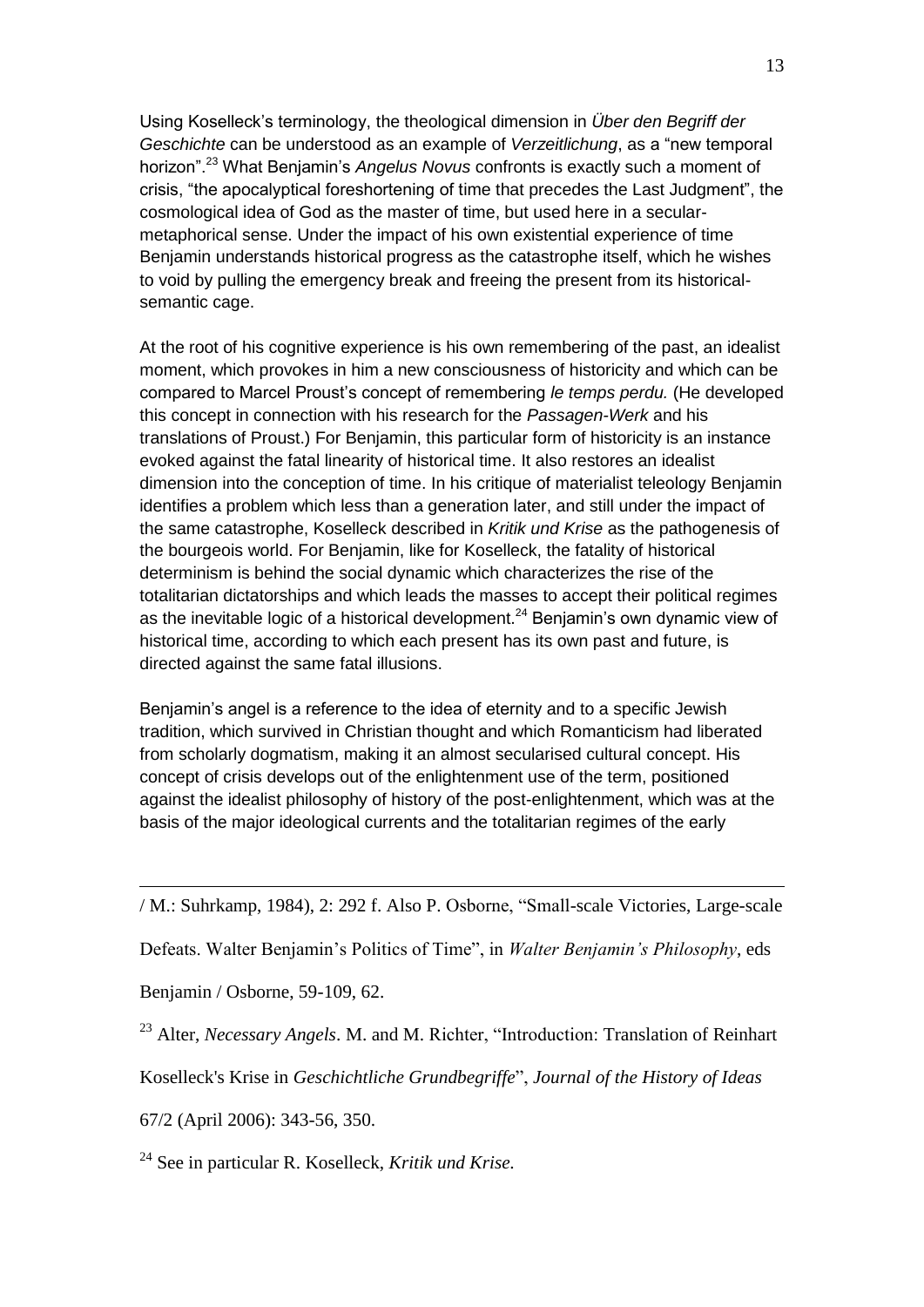twentieth century.<sup>25</sup> Rejecting the degeneration of enlightenment thought into a deterministic philosophy of history, Benjamin's *Rückbesinnung* on the concept of critique/crisis becomes an instance capable of stopping humanity's march into catastrophe. His idea of eternity contradicts any determinist conception of history.

Benjamin arrives at this conception analytically, through knowledge of theological concepts, as a scholar of literature and through the observation of his own time. The theological concept works here as an anthropological *Urphänomen*, a basic human experience of recognition. As Joseph Mali has argued, Benjamin understands *Ursprung* "in genealogical rather than biological terms, contending that it was not to be found in the moment of intuition but rather in that of recognition".<sup>26</sup> For Benjamin the basis of this recognition is myth; in Habermas' words it constitutes "the semantic potential from which human beings draw".<sup>27</sup> The theological dimension and the role of redemption in his concept of time are part of Benjamin's mythological perception of reality, part of humanity's ancient hopes and dreams. Myths offer "a reservoir of meanings" (Koselleck), explored as a source of strength and happiness.<sup>28</sup> They constitute part of the *Erwartungshorizont*, which is historical in so far as it impacts on the present within the stream of historical time.

The materialist dimension of Benjamin's concept of time lies in the fact that history is the history of class struggle: a dialectical process. Also redemption, for Benjamin, is not idealist but materialist. "As fighter in the class struggle", Gerhard Kaiser explained in his comment on Benjamin, "man is the subject of history", but in the realm of ideas he is also "object of the redemption", which represents the end of history altogether, understood as an idea rather than a historical fact. $^{29}$  Instead of considering dialectic as automatically leading to victory, it is a materialist struggle with an open end. What

in perpetual progress: Koselleck, "Crisis", 372, 376.

*Journal of the History of Ideas*, 61/1 (1999), 165-187, 166.

 $^{27}$  J. Habermas, quoted in Mali, "Benjamin's Homage to Bachofen", 167.

<sup>28</sup> R. Koselleck, *Vergangene Zukunft. Zur Semantik geschichtlicher Zeiten* (Frankfurt /

M.: Suhrkamp, 1989), 38-66. For an anthropological approach see R. Schlesier,

"Mythos", in: C. Wulf, ed., *Vom Menschen. Handbuch Historische Anthropologie*

(Weinheim / Basel: Beltz, 1997), 1079-1086.

<sup>29</sup> G. Kaiser, "Walter Benjamins *Geschichtsphilosophische Thesen*", in: *Materialien*,

ed. Bulthaup, 43-76, 46.

1

 $25$  Rousseau and Herder used the term crisis against an optimistic and simplistic faith

<sup>&</sup>lt;sup>26</sup> Joseph Mali, "The Reconciliation of Myth: Benjamin's Homage to Bachofen", in: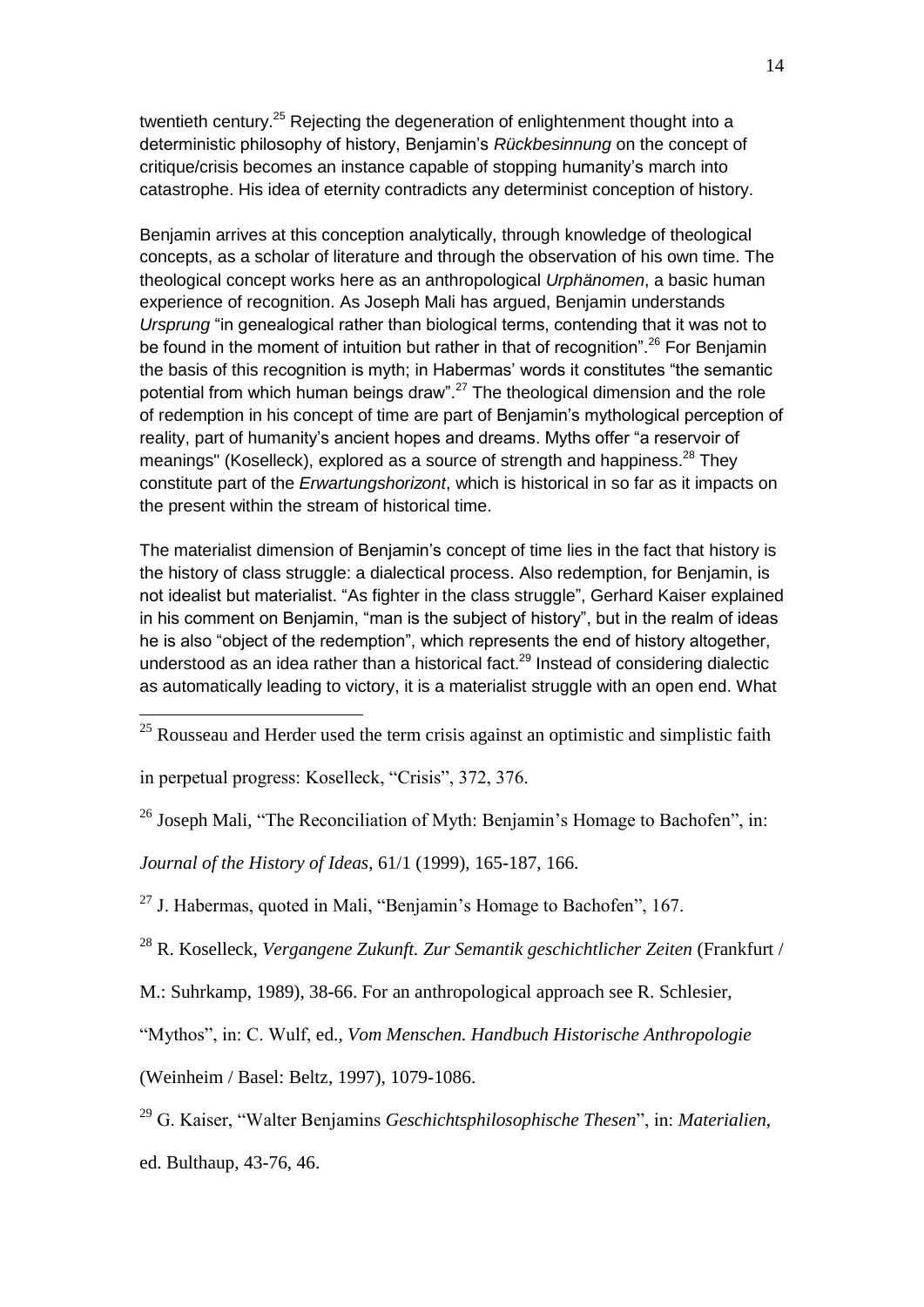Messianic tradition understands as divine intervention is for Benjamin human recognition of time. This constitutes a Messianic moment – symbolised by the angel as a messenger of God - but redemption itself is not beyond human power as long as the recognition of time itself is a human act. Redemption is part of a man made history, in the sense of Vico.<sup>30</sup> Man's messianic power lies in the fact that he is the subject of the historical process and has the capacity to resist philosophy of history. This subjectivity represents the idealist dimension of Benjamin's concept of historical time. Benjamin's is a philosophy of praxis, like that of Croce and Gramsci.

As Stéphane Mosès has demonstrated, for Benjamin it is the role of the materialist historian to recover relics of auratic experience, elements of a past, original truth, somewhere hidden in our modern and profane world.<sup>31</sup> This is what Benjamin himself does in his work as historian, when he understands the Paris of his time as one of a specific historicity, specific to his own present, the present he observes. The revolutionary historian reveals the dimension of the new in history, without applying principles of causality. Thus, history becomes political; the present becomes judgment. Not unlike Koselleck's understanding of historical time, history is not universal but present, comparable to the way in which art, for Benjamin, is never historical, but always new: no work is just the response to another work, but product of a creative genius. For Hegel history is the judge over time; for Benjamin it is the present, which reveals its own history.<sup>32</sup> Benjamin's temporality is therefore discontinuous, polycentric, and consequently opposed to determinism and the illusion of progress. As Mosès argues, in Benjamin past, present and future are specific conditions of the historical consciousness.<sup>33</sup>

A very similar idea of historical consciousness also presents the key to Benedetto Croce's theory of history. For two reasons Benjamin's concept of historical time is closely related to that of Croce. Like Benjamin, Croce acknowledges the role of material forces in history, but questions the opposition between materialism and idealism, which becomes the basis for his critique of a positivist and deterministic understanding of historical time. And like Benjamin, he arrives at this position through a critique of the future-oriented discourse on the semantic of time, which marked the ideological and political climate of the interwar period.

text + kritik, 2002), 9-176, 141 f.

 $30$  See here in particular the relationship between Vico and subsequent philosophies of

history: R. Tiedemann, "Studien zur Philosophie Walter Benjamins" (1965) in: idem.,

*Mystik und Aufklärung. Studien zur Philosophie Walter Benjamins* (München: edition

<sup>31</sup> Mosès, *Der Engel,* 109.

 $32$  ibid., 140.

<sup>33</sup> ibid., 148.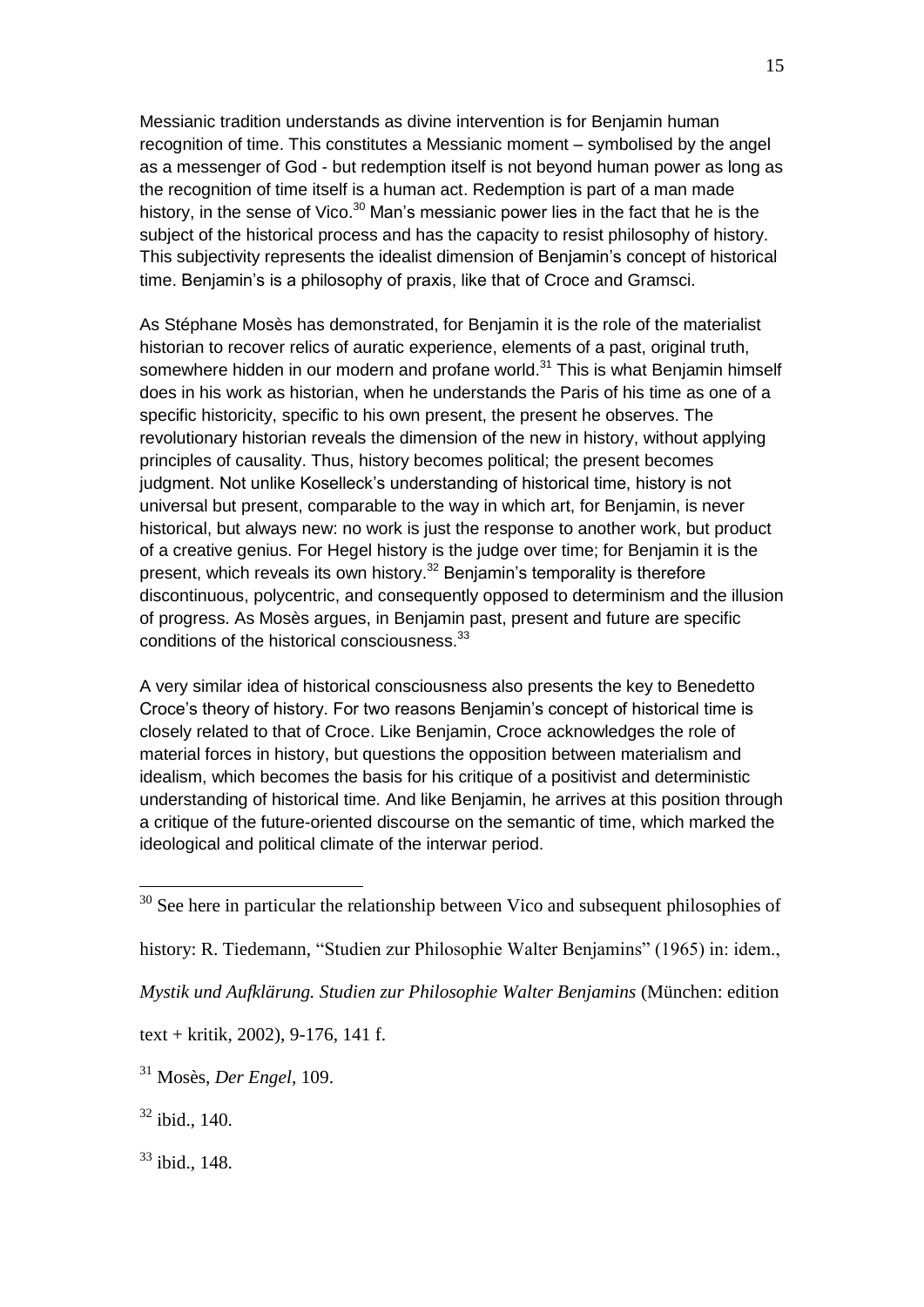Croce's idealism was originally conceived as an antidote to the positivism which reigned in Italian academia during the late nineteenth and early twentieth century. While Norberto Bobbio has demonstrated that positivism hardly presented a serious philosophical position in Italy, it definitely marked the social sciences since the turn of the century, with an important direct impact on major political ideologies.<sup>34</sup> As Momigliano explains, even in the arts and humanities positivism left its traces: "About 1890 academic students of history or literature were often recommended to confine themselves to facts in the hope that later on perhaps all the facts could be interpreted by some general law – which would be the key to the understanding of history and art."<sup>35</sup> The Italian reception of Darwin played an important role in this development, first translated in 1864 by the Bolognese publisher Zanichelli, in the former Papal States, at a time when the old University of Bologna became the Mecca of new scientific approaches to knowledge. Italian liberal and socialist thought made explicit reference to social Darwinism and a handbook of socialist propaganda published in the 1890s advised its readers to first engage with Spencer and Darwin, before completing the triad with Marx.<sup>36</sup>

At the end of the century a decisive reaction against simplistic social theories emerged in Italian academic debate. Endorsed by Croce, the Socialist Antonio Labriola was among the first to reject a positivistic interpretation of Marx. As Bobbio has argued, Croce's "idealist reaction against positivism changed not only the general concept of philosophy but also the taste, the style and the affections and disaffections of an entire cultural epoch. (…) Positivism had sought to give a naturalist explanation even of manifestations of the spirit; idealism, repudiating all forms of naturalism, sought to give a spiritualist explanation even of natural phenomena."<sup>37</sup> Croce set out to bring positivism and idealism back into balance and with regard to concepts of time he argued that the future is contingent on the creative ideas and actions of individuals in the present.

The way in which Croce rethinks the relationship between idealism and materialism makes it almost impossible to reduce his contribution to that of introducing Italians to

University Press, 1995), 5 ff.

<u>.</u>

<sup>35</sup> Momigliano, "Benedetto Croce", 536.

<sup>36</sup> Bobbio, *Ideological Profile of Twentieth-Century Italy* , 5 ff. He refers here to

Ferri's *Socialismo e scienza positiva* of 1894. On the impact of Darwin see also

Körner, *Politics of Culture,* chpt.5.

<sup>37</sup> Bobbio, *Ideological Profile*, 70.

<sup>34</sup> N. Bobbio, *Ideological Profile of Twentieth-Century Italy* (Princeton: Princeton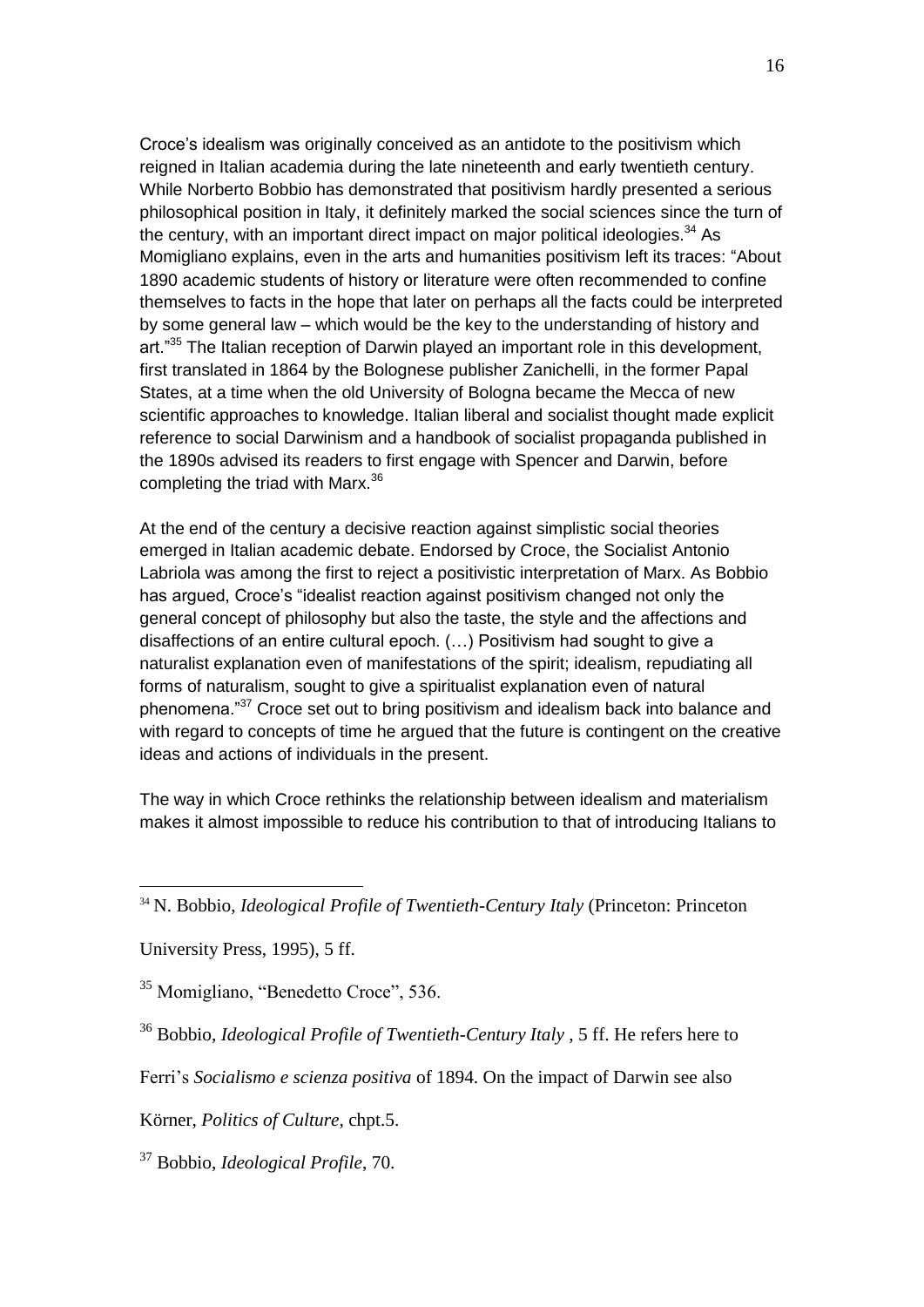Hegel, as some commentators have done.<sup>38</sup> Part of his turn against a deterministic understanding of history is rooted precisely in his critique of the teleological dimension of Hegel's philosophy. As Croce explains in the epilogue to his *Storia d'Europa* of 1931,

"Those who, contrary to the ancient warning of Solon, endeavour to understand and judge a life 'before it is ended' and who are lost in conjectures and previsions, should be beware lest this divagation into what it is impossible to know be not in fact the prompting of an evil demon, who is cradling them in indolence and distracting them from the task.

Not the 'history of the future' (as the old writers used to define prophecy), but that of the past which is epitomized in the present, is necessary for work and for action – which would not be real action if it were not illumined by the light of truth."39

Croce refers here explicitly to the ideological implications of contemporary attempts to manipulate historical time, in particular the attempts of Futurists and Fascists. In his *Antistoricismo*, a paper of September 1930 read at the Seventh International Congress of Philosophy in Oxford, Croce criticized the current "decadence of historical sentiment" and the "extreme anti-historical attitude" which characterized the new ideologies and the contemporary political climate.<sup>40</sup> For Croce, this new *antistoricismo* appeared under two different forms, one anarchical and one authoritarian, offering an insightful and also rather innovative analysis of these two poles of Fascist ideology. He rejected the Fascists' new futurism as a "future without past", which "adores force for the sake of force, doing for the sake of doing, the new for the sake of the new, life for the sake of life, a life which doesn't keep a link with the past, because it doesn't wish to be any particular life, but life in the abstract, mere vitality".<sup>41</sup> The second form of this new *antistoricismo* loathes "in the very idea of history the reign of relativism and the contingent, of mobility and diversity, of variation and individuality. It hopes for the absolute, for stability, leaving history, transcending

Allen&Unwin, 1934), 354. For the relationship between materialism and idealism in

dell'idealismo", in *Storia della società italiana*. eds Agazzi et al. (Milan: Teti, 1980),

5/9: 279-330.

1

<sup>40</sup> B. Croce, *Antistoricismo* (Bari: Laterza, 1931).

 $41$  ibid., 21 f.

<sup>&</sup>lt;sup>38</sup> Momigliano "Benedetto Croce", 538.

<sup>39</sup> B. Croce, *History of Europe in the Nineteenth Century*. trans. Henry Furst (London:

Croce see E. Agazzi, "Benedetto Croce. Dalla revisione del marxismo al rilancio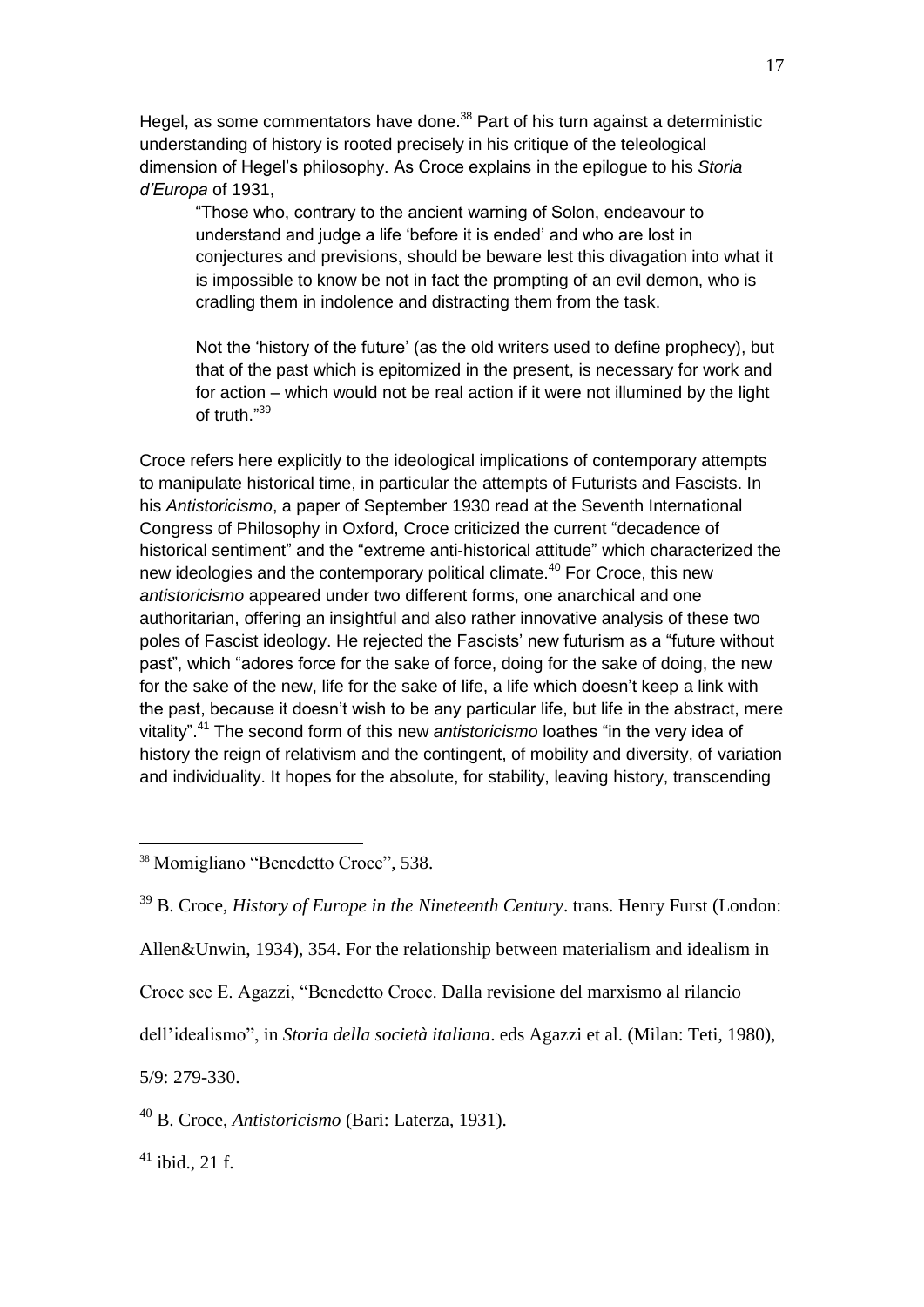historicism in order to acquire security and peace."<sup>42</sup> Thus, it becomes stable, uncritical, authoritarian and totalitarian. "With regard to social life, it finds its ideal in an order which suppresses personal initiative, and thus competition and struggle, imposing rules instead."<sup>43</sup> For Croce, this form of *antistoricismo* reduces the historical process to just one possible future, denying history's multi-faceted nature.

What becomes clear in Croce's Oxford paper is the extent to which his position articulates his reaction to Europe's recent political and ideological developments. However, his concern is also rooted in the context of wider philosophical debates. Since the turn of the century Italy's critical engagement with positivism, materialism and idealism represented an attempt to reconcile the Italian and European experiences of modernity and to make them meaningful in the context of Italy's *Finesecolo* crisis, epitomized in Giosuè Carducci's famous dictum that Italy, during its Risorgimento, had hoped for a Third Rome but got Byzantium instead.<sup>44</sup> Despite this widespread consciousness of crisis, Italy's intellectual debate at the time was characterized by a remarkable cosmopolitanism, which can be traced back to Italy's enlightenment tradition, to the heroic idealism of the Risorgimento and the liberal foundations of the nation state, resulting in a philosophical tradition which made in its time a highly innovative and original contribution to European thought.<sup>45</sup>

 $43$  ibid.

1

<sup>44</sup> R. Drake, *Byzantium for Rome: the politics of nostalgia in Umbertian Italy, 1878-*

*1900* (Chapell Hill: North Carolina University Press, 1980).

<sup>45</sup> E. Gentile, *The Struggle for Modernity. Nationalism, Futurism, and Fascism*

(Westport / London: Praeger, 2003), 47 f. A. Körner, *Politics of Culture in Liberal* 

*Italy: From Unification to Fascism* (New York: Routledge, 2009), chpt.10. M. Af

Malmborg, "The Dual Appeal of 'Europe' in Italy", in *The Meaning of Europe.* 

*Variety and Contention within and among Nations,* eds idem and B. Stråth (Oxford:

Berg, 2002), 51-75, 53. See also R. Grew, "Culture and Society, 1796-1896", in *Italy* 

*in the nineteenth century,* ed. J. A. Davis (Oxford: Oxford University Press, 2000),

206-34, 207 f. M. Meriggi, "Lo 'Stato di Milano' nell'Italia unità: miti e strategie

politiche di una società civile (1860-1945)", in *La Lombardia,* eds D. Bigazzi and M.

Meriggi (Turin: Einaudi, 2001), 5-49, 16.

 $42$  ibid., 23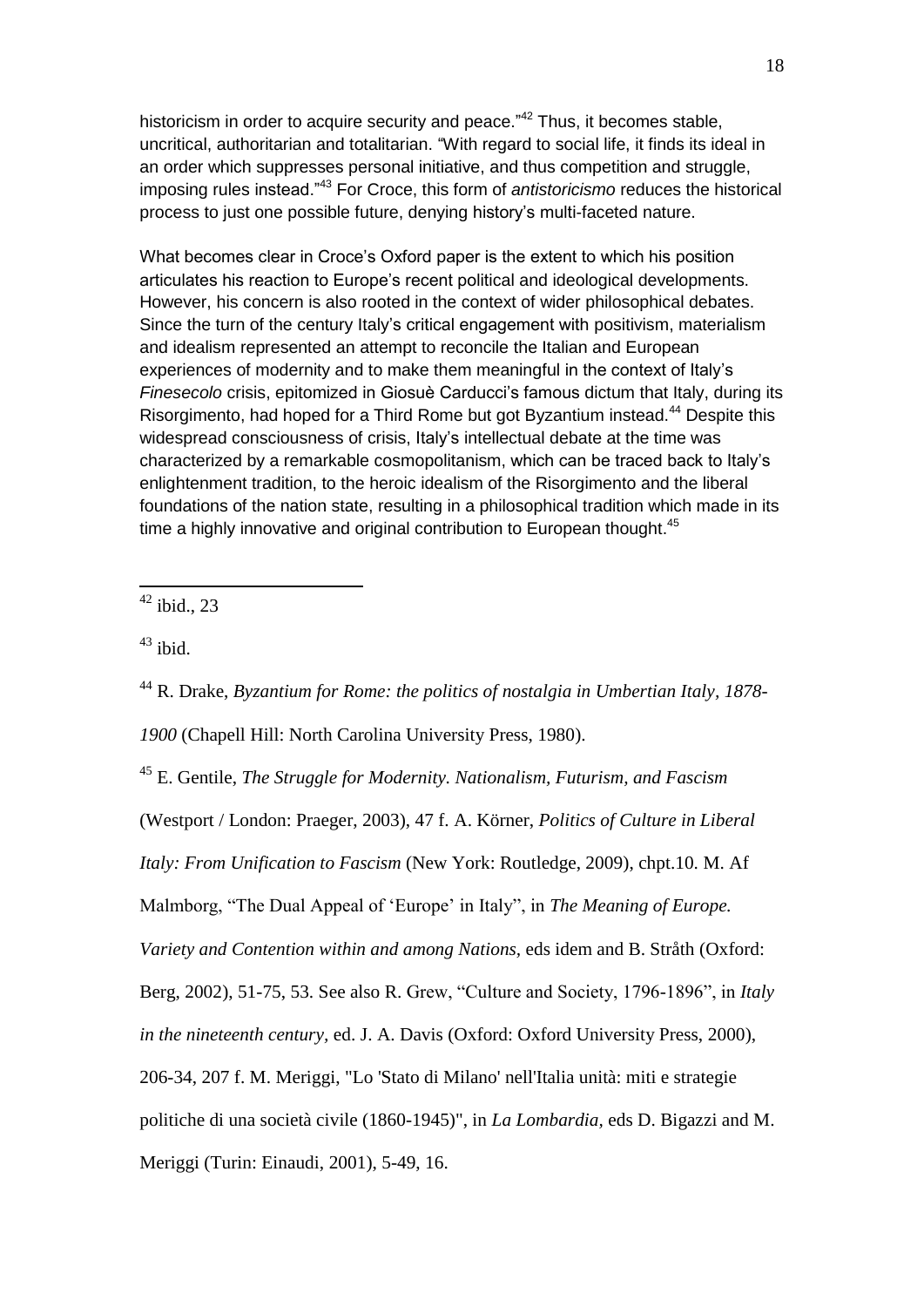Naples, where Croce lived and wrote for most of his life, played an important role in Italy's engagement with European philosophy. Bertrando and Silvio Spaventa (both relatives of Croce), Francesco De Sanctis, Guido de Ruggiero and Benedetto Croce himself tried to connect the emergence of Italy's modern statehood with the principles of Hegel's dialectical philosophy of history and his philosophy of right, understanding the nation's Risorgimento in terms of Hegel's "ethical state",<sup>46</sup> not dissimilar to the ways in which the Prussian reformers saw their own state develop in the wake of the Napoleonic defeat. They established a philosophical framework for contemporary political and historical debates, which profoundly marked Italy's intellectual life until the middle of the twentieth century and helped to connect Italian thought with the social, political and cultural developments elsewhere in Europe.<sup>47</sup> In the context of these debates Benedetto Croce's work as philosopher and historian presents a synthetic account of Europe's and Italy's experience of modernity since the Enlightenment. His project culminates in his *History of Europe*, dedicated to Thomas Mann, where he describes a century during which history no longer appeared "destitute of spirituality and abandoned to blind forces. Now it was seen to be the work and the activity of the spirit, and so since spirit is liberty, the work of liberty."<sup>48</sup> His positive assessment of the nineteenth century is rooted in the author's temporal perspective, writing during the early years of the Italian Fascist regime. His dedication to Mann includes a reference to Dante's *Inferno*, a passage in which Virgil and Dante find themselves in great danger of being caught by demons – for Croce the demons of the new totalitarian systems, political regimes without history.<sup>49</sup>

<sup>46</sup> G. W. F. Hegel, *Grundlinien der Philosophie des Rechts* (1820) (Hamburg: Meiner,

1995), 207 (§ 257).

1

<sup>47</sup> *Italian Modernism. Italian Culture between Decadentism and Avant-Garde*. eds L.

Somigli and M. Moroni (Toronto: University of Toronto Press, 2004), 13. For the general context see R. Bellamy, "Social and political thought, 1890-1945", in *Liberal* 

*and Fascist Italy. 1900-1945,* ed. A. Lyttelton (Oxford: Oxford University Press,

2002), 233-48.

<sup>48</sup> Croce, *History of Europe*, 9.

<sup>49</sup> Dante, *Inferno*, XXIII, 28-30. See Arno Schneider, "Eine überaus eindrucksvolle

Begegnung: Thomas Mann und Benedetto Croce in München am 28. September

1931", in: Arnaldo Benini and Arno Schneider (eds), *Thomas Mann nella storia del* 

*suo tempo*. Firenze: Passigli Editori, 2004, 341-367, 352 f.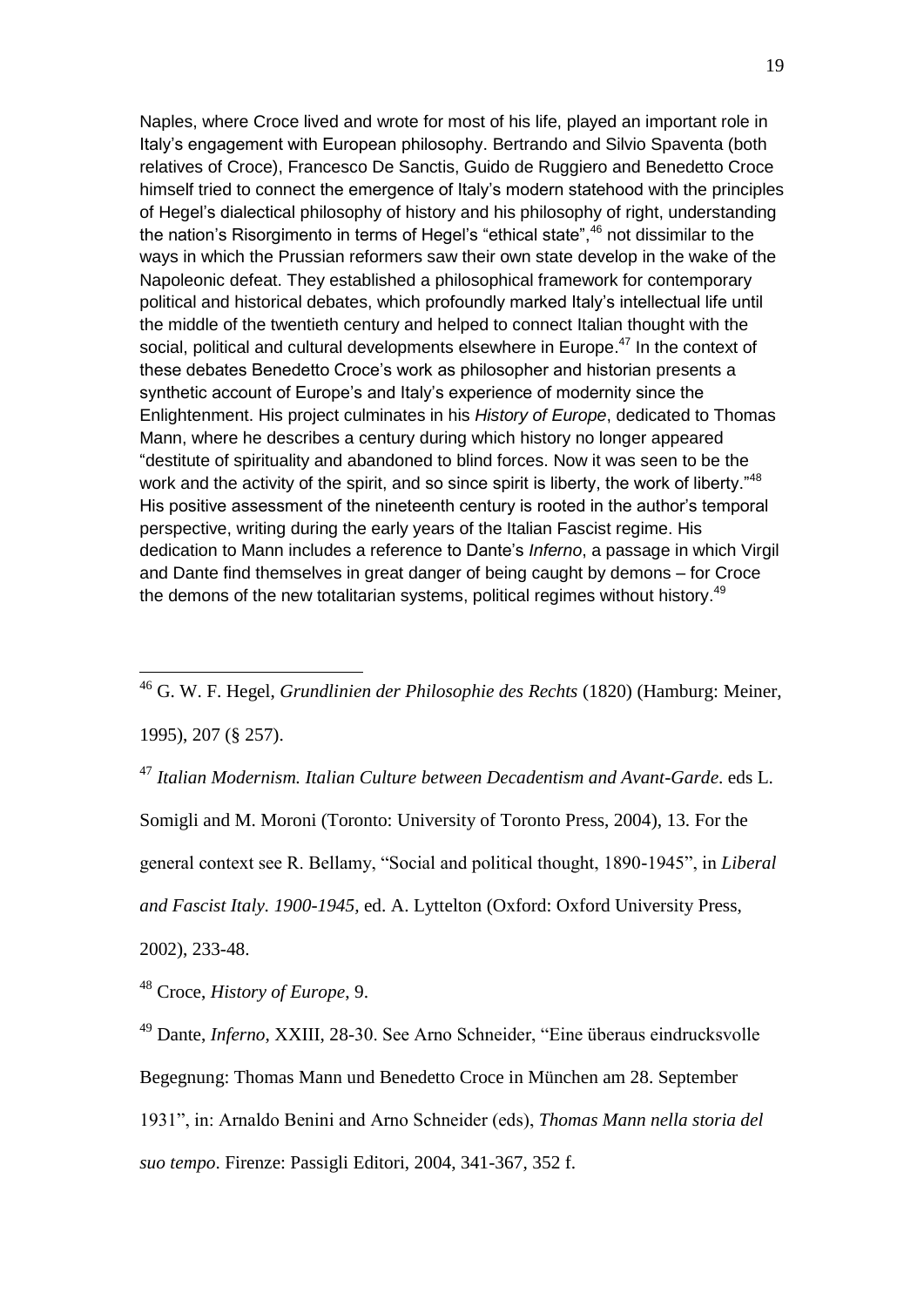In the first three chapters of Croce's *History of Europe*, conceived as a general introduction to the work as a whole, he outlined his idea of "history as the history of freedom". Ideas and passions drove the intellectual, political, social and cultural elites within the various ideological currents of their time - from the church to the liberal movement and including socialist and nationalist ideologies. However, the historical process is not determined by the ideas themselves, but by the social, economic and political structures from which they emerge and which they create. On this basis Croce attempts to reconcile the opposition between the idealist foundations of nineteenth-century European thought and the materialist conception of history – an opposition which had been introduced by Marx and Engels in 1845/46, in their chapter on Feuerbach in *The German Ideology*. Although during their lifetime the relevant passages of the work had never been published, their critique of what they called the "Hegelian system" became the basis of the modern Marxist conception of history.

Rather than understanding "history of freedom" in an abstract fashion and as a deterministic teleological development, for Croce the "rationalisation and idealisation of historical forces in relation to the concept of freedom<sup>"50</sup> is a natural consequence of the capacitating forces of the enlightenment, in Kantian terms the consequence of the liberation from self-incurred tutelage. In this sense Croce's concept resembles Moses Mendelssohn's explanation of the enlightenment as a "modification of societal life" which affects "people's efforts and strivings to improve their societal existence". *Aufklärung*, for Mendelssohn, is "*vernünftiges* thinking about the things of human life".<sup>51</sup> Hegel develops his concept of freedom in the *Philosophy of Right*, explaining it as "ethical life" in the "existing world".<sup>52</sup> For Croce, freedom is not so much a historical reality but a way of thinking the past:

"Historical sentiment and liberal sentiment are indivisible, to the extent that history can't be defined in any better way than as 'history of freedom', because this is the only way to give it a sense and to make it intelligible. No doubt that in history we also find theocratic and autocratic regimes, violent

<sup>50</sup> G. Galasso, "Nota del Curatore", in B. Croce, *Storia d'Europa nel secolo XIX* 

(Milan: Adelphi, 1991), 451.

1

<sup>51</sup> M. Mendelssohn, "Ueber die Frage: Was heißst aufklären?", in: *Schriften zur* 

*Philosophie, Aesthetik und Apologetik* (Hildesheim: Olms, 1968), 2: 246-50, 246 f.

On Croce's concept of history as the history of freedom Emanuele Cutinelli Rèndina,

"Nota introduttiva", in *Croce – Mann, Lettere 1930-36* (Naples: Flavio Pagano,

1991), XIII-XXV.

<sup>52</sup> Hegel, *Grundlinien der Philosophie des Rechts*, 142, (§142). The *Philosophy of* 

*Right* is here more relevant than the *Philosophy of History*.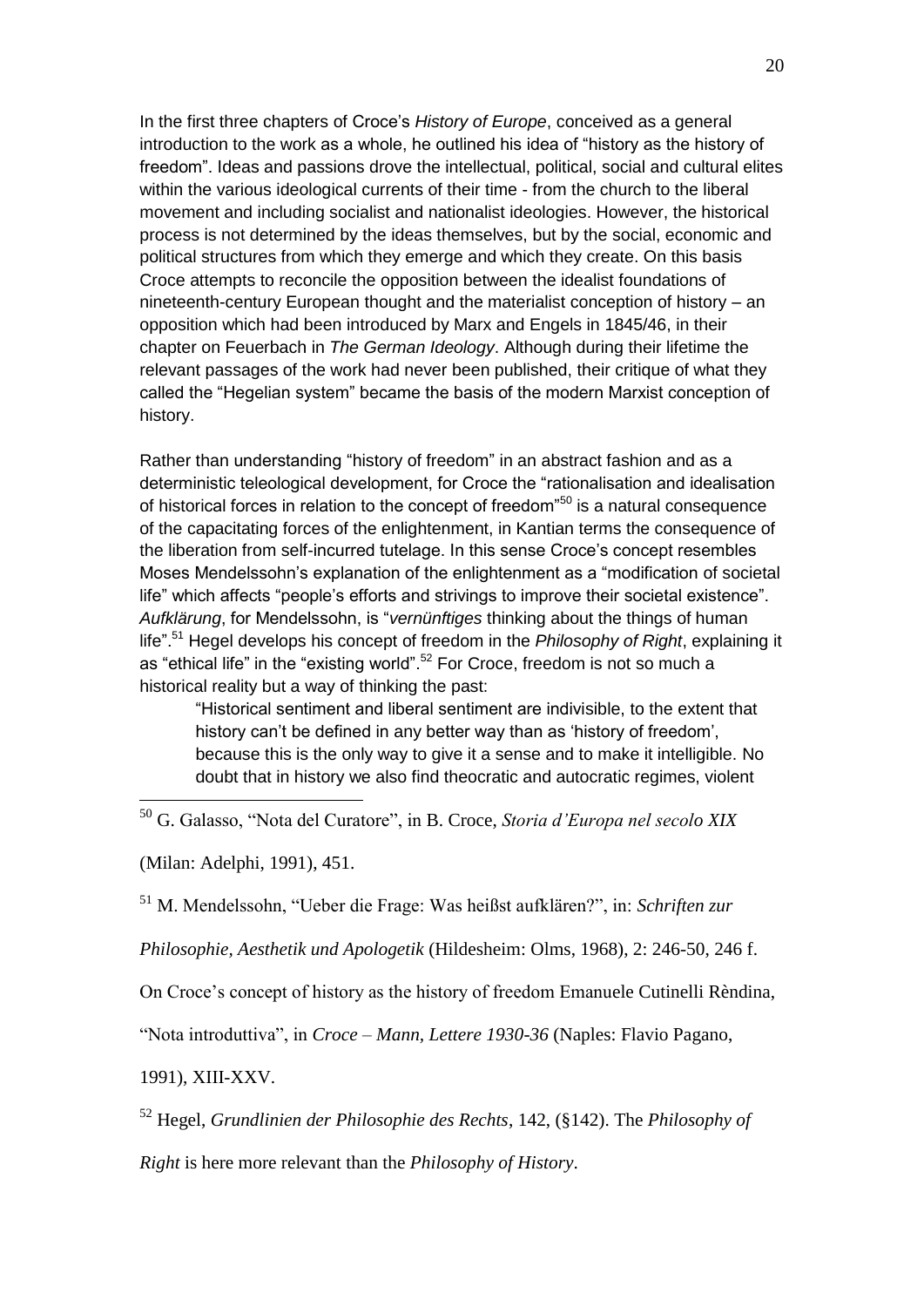regimes and reactions, counterreformation, dictatorships and tyranny; but what always resurges, proceeds and develops is freedom".<sup>53</sup>

Obviously, Croce makes a difference between the past and history, whereby history is only the past made by man and historical reality a condition of the mind, an intellectual reconstruction of the past.<sup>54</sup> As Max Scheler explained, this capacity to reflect in abstract terms about humanity's existence, outside a specific historical context, represents a fundamental anthropological characteristic of man's cosmological experience.<sup>55</sup> For Croce "the historical sentiment coincides with the European sentiment". It is with reference to the new semantic of time, observed in the discourse of recent ideological currents, where Croce identifies a dangerous departure from the European tradition.<sup>56</sup> His argument is directed against any form of authoritarian nationalism, as it came to prevail in Europe since the late 19th century. This concern about the ideological transformation within nationalist thought shares common ground with that of another great historian of his time, Friedrich Meinecke, the author of *Weltbürgertum und Nationalstaat*. 57

In this context it is revealing that Croce's *Storia d'Europa* also provides an early version of the theory of the German *Sonderweg*, <sup>58</sup> a devastating account of the historical evolution of the German sense of liberty since the Reformation, which led to

<sup>54</sup> B. Croce, *Teoria e Storia della storiografia* (Milan: Adelphi, 1989), 84, 105. See

also G. Galasso, *Croce, Gramsci e altri storici* (Milano: Saggiatore, 1978), 12.

<sup>55</sup> M. Scheler, *Die Stellung des Menschen im Kosmos* (1928) (Bern / München:

Franke, 1983).

1

<sup>56</sup> Croce, *Antistoricismo*, 34.

<sup>57</sup> Croce refers directly to Meinecke's book: *Teoria e Storia*, 341. On Croce and

Meinecke see F. Tessitore, "Meinecke in Italien", in: *Friedrich Meinecke in seiner* 

*Zeit. Studien zu Leben und Werk*, eds G. Bock / D. Schönpflug (Stuttgart: Steiner,

2006), 227-256.

<sup>58</sup> Croce speaks about una "delineazione storica" of Germany: B. Croce, "Il dissidio

spirituale della Germania con l'Europa" (1943) in: *Croce – Mann,* 43-65, 59. For an

English version of his writings on the topic see B. Croce, *Germany and Europe. A* 

*spiritual Dissension* (New York: Random House, 1944).

<sup>53</sup> Croce, *Antistoricismo*, 33.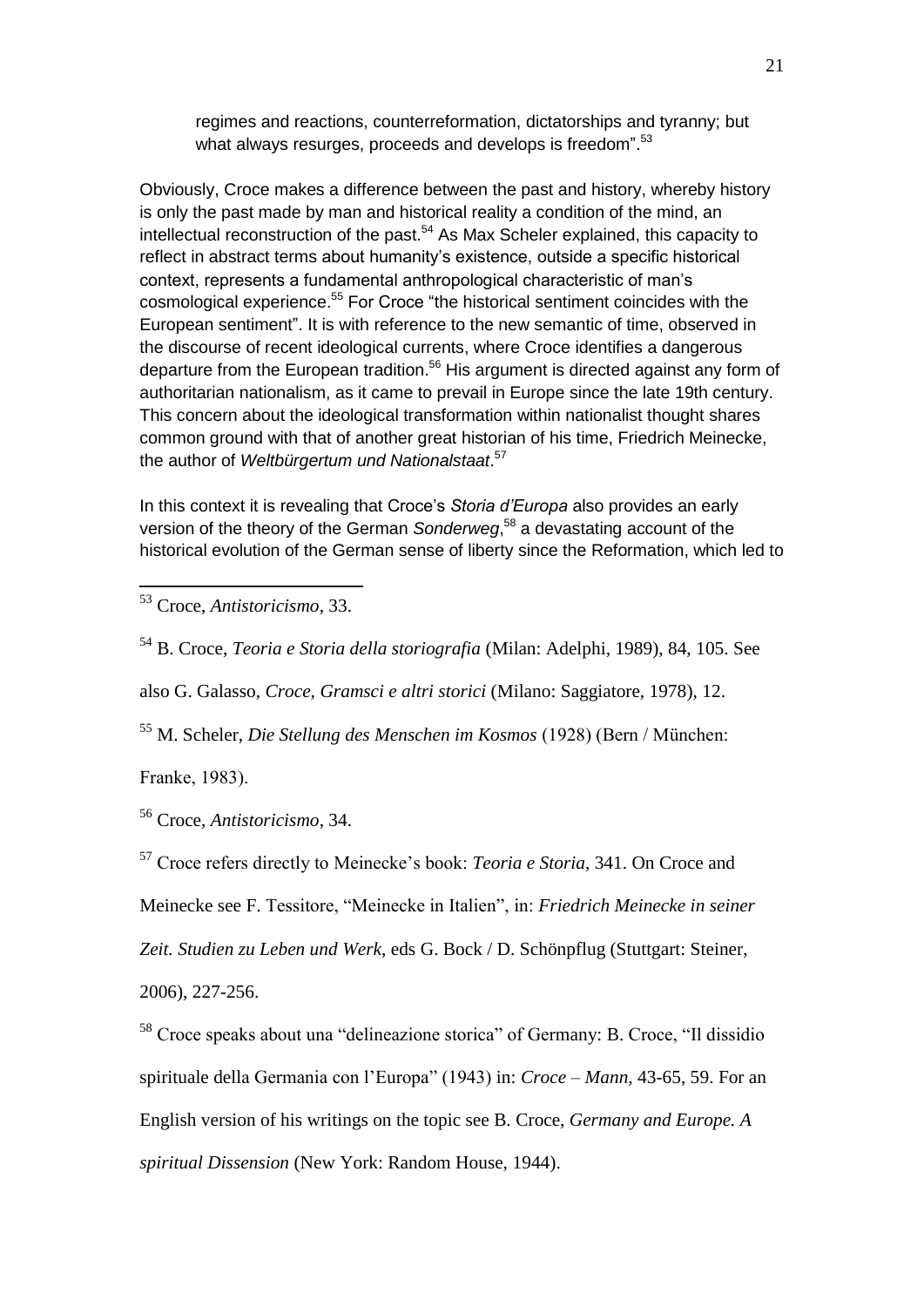a liberation of the spirit and of critical scientific enquiry, but at the same time introduced a cult of the prince and the state, which, in Croce's view, ultimately divorced the freedom of the spirit from that of politics. Pointing to Croce's theory of a German *Sonderweg* is important not only because it has certain implications for his view of "Italian Fascism as an eclipse", but also because it demonstrates that his concept of history as the history of freedom did not blind him for critical evaluations of teleological concepts of history. Exemplified by his evaluation of the Revolution of 1848, for Croce the German people seemed incapable of a true liberal transformation. German national sentiment was never fused with the ideal of political liberty, as it became the rule for other peoples during the nineteenth century. The reasons for this are not to be found in racial determinism, but in the people's historical development.

Thomas Mann, to whom Croce dedicated his *History of Europe*, was able to identify with this analysis. In his initial response to Croce's *Antistoricismo*, Mann defended Nietzsche's critique of historicity on the basis that German historicism has had a particularly weakening effect on life; but then he explains that Nietzsche's *antistoricismo* had to be read within its particular historical context, whereas "now it is at the order of the day to reconstitute what is essential to the sense of history, defined as *civiltà e cultura*."<sup>59</sup> Despite his critical account of Germany's emergence as a modern nation state, Croce initially refused to give up his belief that Germany, within a wider context of European culture, had the capacity of constructing a more developed sense of *civiltà*. He pointed to a vital connection between the development of German and European culture, to the extent that Europe is deeply indebted to Germany for the theoretical conceptualisation of its notion of liberty. However, Germany's spiritual-political development had brought it into a deep opposition to Europe as a whole. Meanwhile, Croce understood his account of "*storia prussiana, bismarckiana, treitschkiana, nazionalistica ecc non certamente favorevoli*" as the source of his critical reassessment of Italy's own national history.<sup>60</sup> Only later, under the impression of the unimaginable brutality of the German occupation of Italy, he lost his hope that the immense "spiritual dissent" which separates Germany from Europe could ever be bridged, if not through the construction of a united Europe, in which Germany will finally find its place "not as barbaric master and torturer, but as

<sup>59</sup> Thomas Mann to Benedetto Croce, 28.9.1930, in *Croce – Mann,* 69. Both authors contributed to the volume *Freedom. Its Meaning*, ed. R. Nanda Anshen (New York: Harcourt, Brace, 1940). On the relationship Croce-Mann see also the short passages in Klaus Mann, "Begegnungen mit Croce and Sforza" (1945), in: idem, *Auf verlorenem Posten. Aufsätze, Reden, Kritiken, 1942-1949*. Hamburg: Rowohlt, 1994, 180-190; and Schneider, "Eine *überaus eindrucksvolle Begegnung"*.

<sup>60</sup> Croce to Mann, 6.12.1931, in: *Croce-Mann*, 5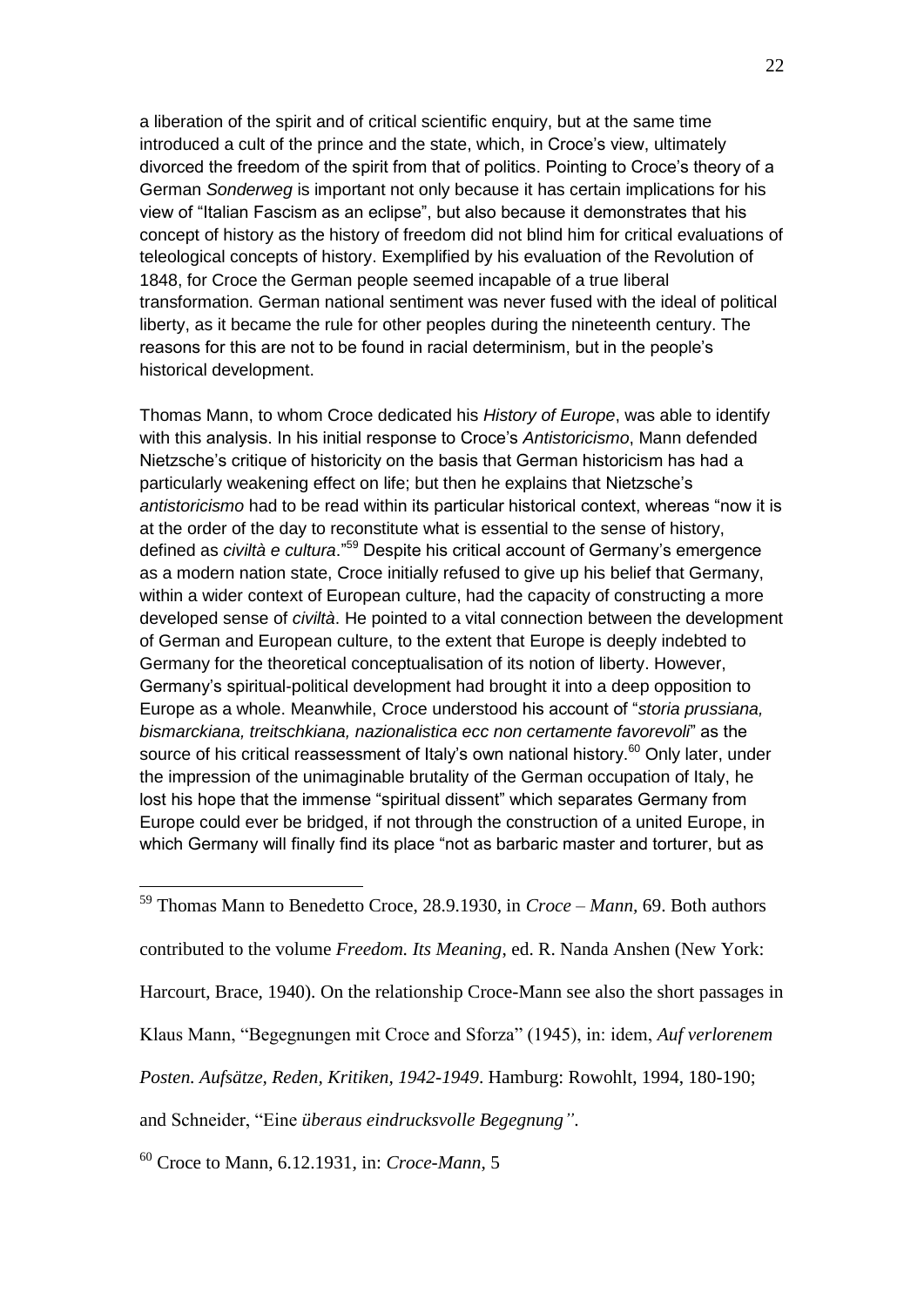one people among other peoples, as one of the strongest in the race which defines the life of mankind and of civilisation."<sup>61</sup>

As mentioned earlier, Croce's rejection of positivism was at the origin of his interest in Hegel. Like Hegel, Croce placed history at the centre of his new humanism, but his was an "absolute historicism", a history without God. While taking account of man's capacity to reason, he rejects the notion of abstract reason in the Hegelian sense. In particular, his idealism is not a force which provokes changes in the course of history through the invention of artificial utopias. Thus, he questioned the Enlightenment's belief in humankind as well as Hegel's faith in progress. It was on this basis that Croce continued to take account of materialist forces in a Marxist sense and that he developed a lively interest in those exponents of European social theory, which seemed to be able to explain social and economic phenomena in a non-positivistic fashion and without recurrence to simplistic laws of social development. He read Simmel and Durkheim, and initiated Italian editions of Max Weber's and Walter Rathenau's works through his publisher Laterza. Meanwhile, he also engaged with the neo-Kantian Windelband; with Dilthey, whose theory of *Geisteswissenschaft* claimed the identity of subject and object in historical research; and he showed an early interest in Freud's *Die Traumdeutung*, at a time when the Viennese was still largely unknown among Italian social scientists.<sup>62</sup> With the help of social theory Croce hoped to identify the material conditions of historical processes, without recurring to the positivism of Italy's more conventional social scientists.

1

<sup>62</sup> D. Coli, *Croce, Laterza e la cultura europea* (Bologna: il Mulino, 1983), 69 ff, 82- 90. H. White, *Metahistory. The historical imagination in nineteenth-century Europe* (1973) (Baltimore: Johns Hopkins University Press, 1975), 381 f. R. Vivarelli, *Storia delle origini del fascismo. L'Italia dalla grande guerra alla marcia su Roma* (Bologna: il Mulino, 1991), 2:115 f. For Dithey's concept of Geisteswissenschaften see W. Dilthey, *Der Aufbau der geschichtlichen Welt in den Geisteswissenschaften*  (Göttingen: V&R, 1958), 278. For the concept of "absolute historicism" see D. D. Roberts, *Benedetto Croce and the Uses of Historicism* (Berkeley: University of Los Angeles Press, 1987), 4.

<sup>61</sup> Croce, "Il dissidio spirituale della Germania con l'Europa", 61. Croce's reaction to Meinecke's *Die Deutsche Katastrophe* should be considered in this context: Tessitore, "Meinecke in Italien", 235 f.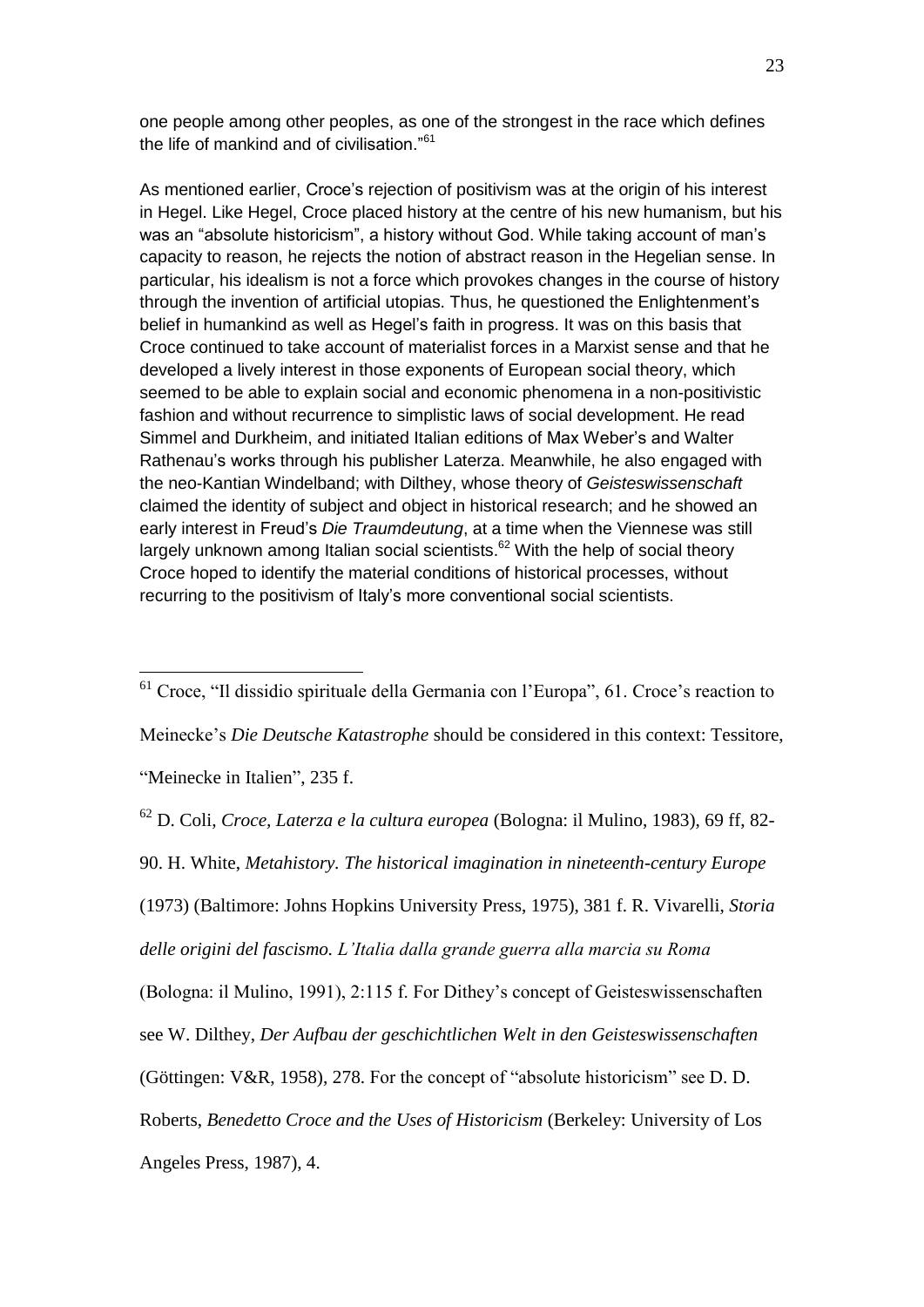Croce's engagement with social theory became the basis for his reconciliation between materialism and idealism, a concept of history which closely resembled Benjamin's revision of historical materialism. For Croce there is a material and political dimension to the life of the mind, which the historian has to take account of. As Giuseppe Galasso explained, "for Croce spiritualism does not mean the abstract idealisation of certain factors of the historical process... It only means the affirmation of a gnoseology and of a logic, which aims at pushing the transcendental premises of classical-Hegelian idealism to the extreme. Therefore, human reality, as subject and object, covers everything which is known or which can be known. For the reality of man, as subject or object, the only adequate way of knowing is historical."<sup>63</sup> For Croce, this knowing was subjective and presentist. At the time historical materialism represented for Italians the dominating approach to historical research, most famously represented by the historian Gaetano Salvemini, who is today mostly remembered as a Socialist and anti-Fascist politician. Marxism influenced Italy's philosophical debate well beyond the often rather narrow readings of the Labour movement, spreading even to Gentile and Volpe, who later aligned themselves with Fascism.<sup>64</sup> For Croce, historical materialism became the basis for a realistic concept of history that considered the economic base as an objective parameter of historical change. Meanwhile, his idealism and his historical consciousness stood against the simplistic construction of future oriented teleologies based on the positivist reading of social phenomena. Conceptualized as a "philosophy of practice", Croce's synthesis between idealism and materialism presents the most important conception of historical time since Hegel and Marx.

This "philosophy of praxis" had a direct impact on the ways in which Italy addressed the experience of modernity, and of World War One in particular. Antonio Gramsci's intellectual crusade against the Left's deterministic *attendismo* in the face of fascism can't be explained without reference to Croce.<sup>65</sup> His critique of positivistic materialism

<sup>63</sup> Galasso, *Croce*, 13.

<u>.</u>

<sup>64</sup> On the assimilation of European thought in Italian Marxism R. Drake, *Apostles and Agitators: Italy's Marxist Revolutionary Tradition* (Cambridge, Mass.: Harvard University Press, 2003). R. Zangheri, *Storia del Socialismo Italiano* (Turin: Einaudi, 1997), 2:337 sq. On the relationship between Socialism and liberal principles see also G. De Ruggiero, *The History of European Liberalism* (Oxford: Oxford University Press, 1927), 391 sq. <sup>65</sup> On Gramsci's understanding of the concept see A. Gramsci, *Quaderni del Carcere*,

ed. V. Gerratana (Turin: Einaudi*,* 1975), 3:1583. For the general context see Gentile,

*The Struggle for Modernity*, 1, 41 f. Roberts, *Benedetto Croce*, 11. M. Clark, *Antonio*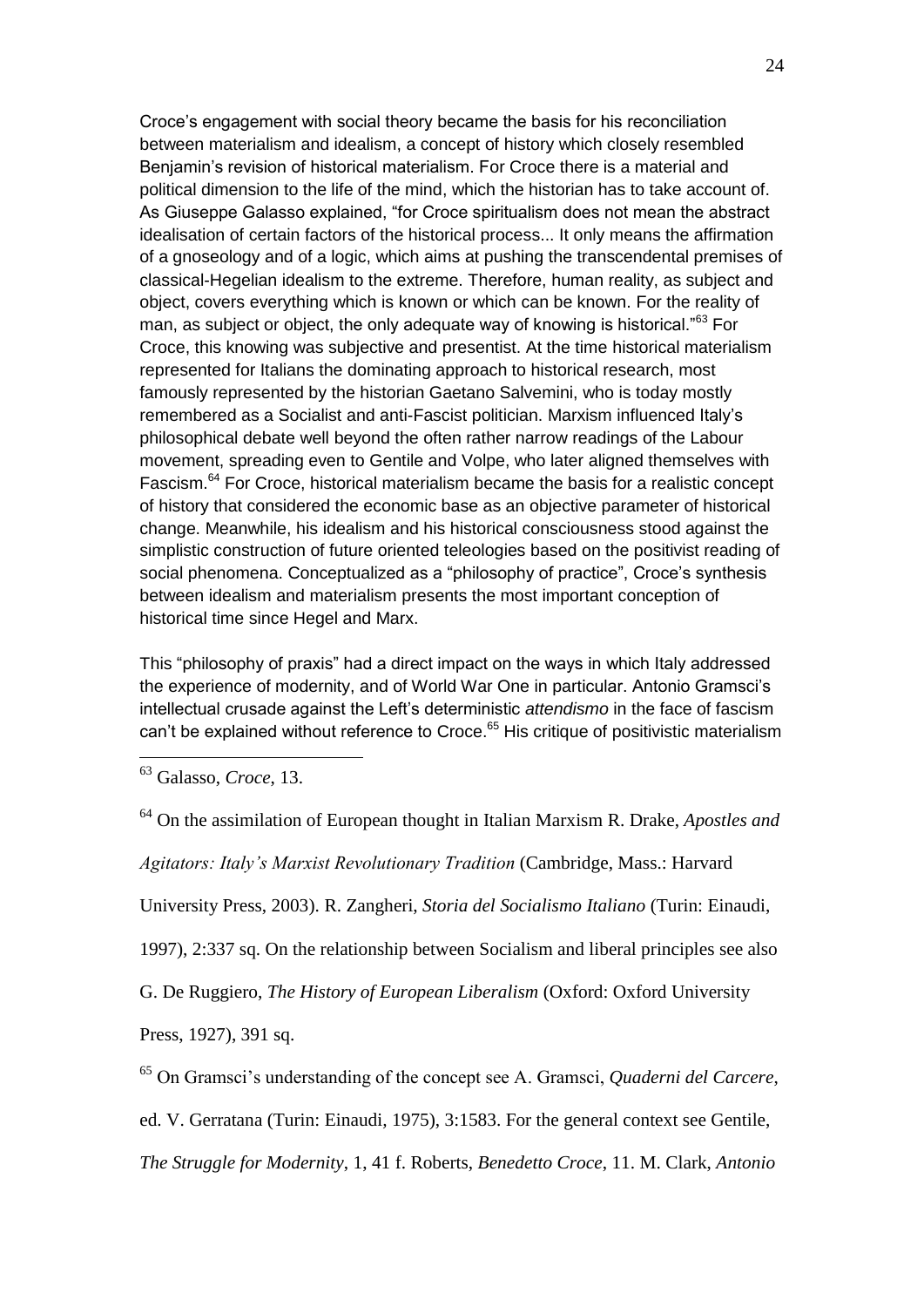started from Croce's idealism, understood as a subjectivist conception of history.<sup>66</sup> For Gramsci the belief in any rational development of history was at the root of the *attendismo* with which he wished to break. The logic behind such erroneous conceptions of history was the storm which rushed humanity into catastrophe.

While both Croce and Gentile arrived at their respective positions through a revision of Hegelian doctrine, Gentile's absorption of the individual in the State resulted in "the annihilation of individual autonomy and liberty", the contrary of Croce's own concept of freedom.<sup>67</sup> Due to his failure to acknowledge the relationship between the crisis of Liberalism and the advent of Fascism, Croce's *History of Italy* and his *History of Europe* have rightly been challenged by post-war historiography, reversing their initial importance since the 1920s. Initially, like many Italian liberals, Croce saw (and underestimated) Fascism as a reaction to the threat of a Socialist revolution. Soon he came to understand Fascism as the antithesis of liberal Italy. Contrary to Croce, for Gramsci Fascism was the natural consequence of the social conflicts liberal Italy had itself generated, a position which became almost canonical among post-war historians. If Croce depicted Fascism as a parenthesis in the history of Italy it was primarily an attempt to reject the Fascists' own claims of a logical continuity between

*Gramsci and the Revolution that Failed* (London / New Haven: Yale University

<u>.</u>

Press, 1977), 48. M. Martelli, *Etica e storia. Croce e Gramsci a confronto* (Naples:

Istituto Italiano per gli studi filosofici, 2001), 11. F. Capucci, *Antonio Gramsci. Il* 

*materialismo storico e la filosofia di Benedetto Croce* (L'Aquila: Japache, 1978), 30

f. On the European dimension in Gramsci's thought also N. Tranfaglia, *La Prima Guerra mondiale e il fascismo* (Turin: UTET 1995), 220.

<sup>66</sup> Capucci, *Antonio Gramsci*, 29. See also B. Croce, *La mia Filosofia* (Milano: Adelphi, 1993), 21.

<sup>67</sup> G. Casale, *Benedetto Croce between Naples and Europe* (New York: Peter Lang, 1994), 118.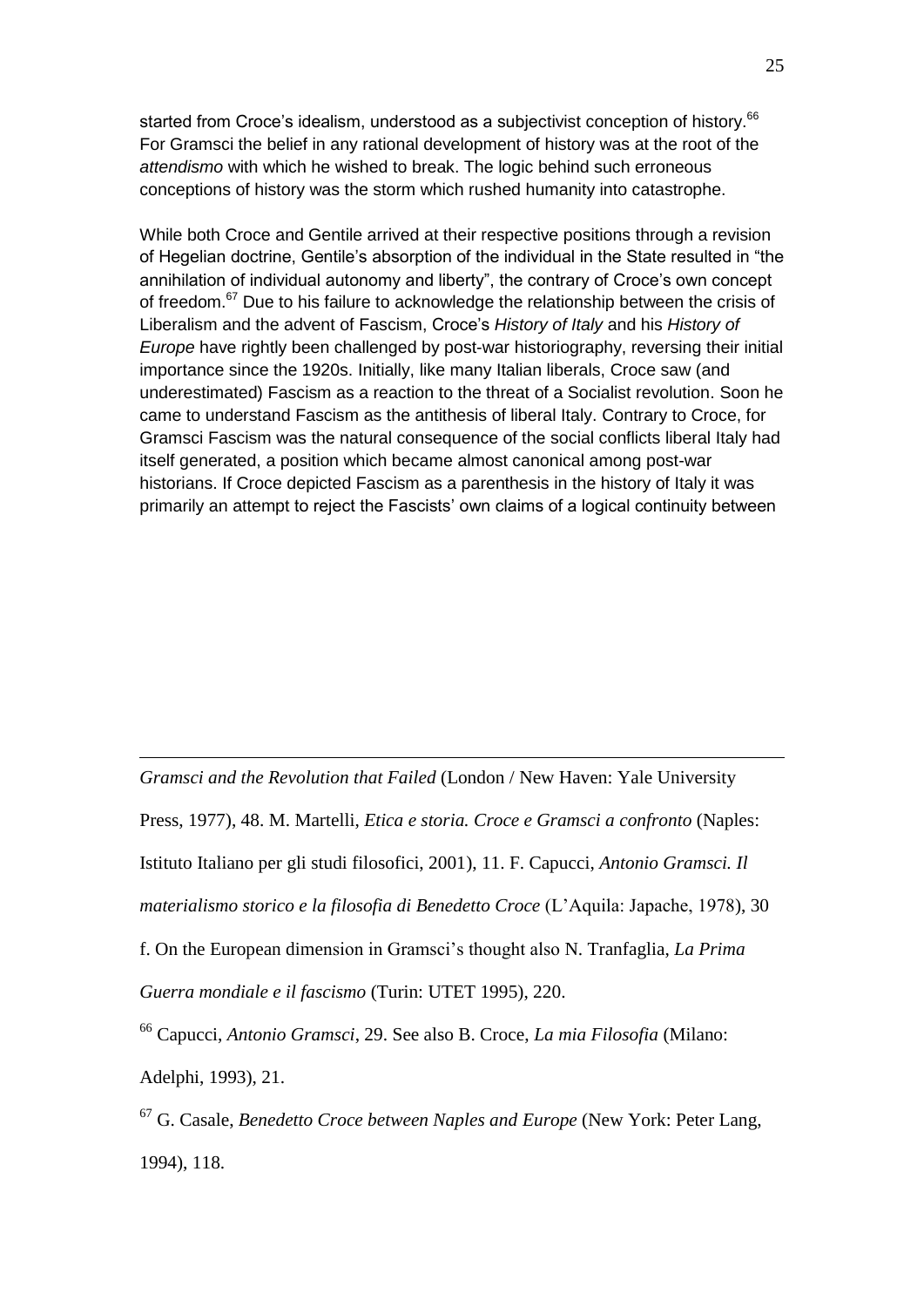the Risorgimento and Fascism.<sup>68</sup> Confronted with the Fascists' claims, Croce wished to protect the reputation of the liberal period (and the years of Giolitti's governments in particular). At the end of the war the same argument served Italy to convince the Allies that there were differences between German National socialism (understood to be deeply rooted in German history) and Italian Fascism (presented as having little to do with the glorious tradition of the Risorgimento and the liberal nation state).

Despite the inherent inconsistencies of this theory, Croce's *History of Italy* and his *History of Europe* were born out of his own opposition to Fascism. In their time they presented themselves as empirical applications of a theoretical conceptualisation of historical time, which in itself formed a synthetic product of Europe's political and intellectual life between the end of the nineteenth and the early twentieth century, standing alongside his treatises on aesthetics and literature as a defence of European culture in the face of Fascism. Belonging to the intellectual milieu which Zweig described as *The World of Yesterday*, Croce collaborated during those years with André Gide, Aldous Huxley, Heinrich Mann, Romain Rolland, Jean Cocteau, Boris Pasternak and many others for Klaus Mann's anti-Fascist periodical *Die*  Sammlung, representing a Europe which refused to surrender its humanist values.<sup>69</sup>

Fascism, Fascism", in *Rethinking Italian Fascism. Capitalism, Populism and Culture*.

ed. D. Forgacs (London: Lawrence and Wishart, 1986), 11-20, 12 and R. J. B.

Bosworth, *The Italian Dictatorship. Problems and perspectives in the interpretation* 

*of Mussolini and Fascism* (London: Arnold 1998), 45 f. For Gramsci's critique of

Croce see J. A. Davis, "Introduction", in *Gramsci and Italy's Passive Revolution*, ed.

idem (London: Croom Helm, 1979), 11-30, 13. For the context of this

historiographical debate see also R. Vivarelli, *Il fallimento del liberalismo. Studi sulle* 

*origini del fascismo* (Bologna: il Mulino, 1981), 170.

1

<sup>69</sup> Roberts, *Benedetto Croce*, 6. Agazzi, "Benedetto Croce". Momigliano "Benedetto

Laterza, 1962), 155-74. Although his analysis differs from Croce's, another exponent

of Italy's idealist anti-Fascism was Guido de Ruggiero. His *History of European* 

*Liberalism* (1924), translated by Collingwood in 1927, provides an important key to

<sup>&</sup>lt;sup>68</sup> On the critique of the "parenthesis" argument see P. Corner, "Liberalism, Pre-

Croce". Coli, *Croce*, 61 sq., 93. E. Garin, *La cultura italiana tra '800 e '900* (Bari: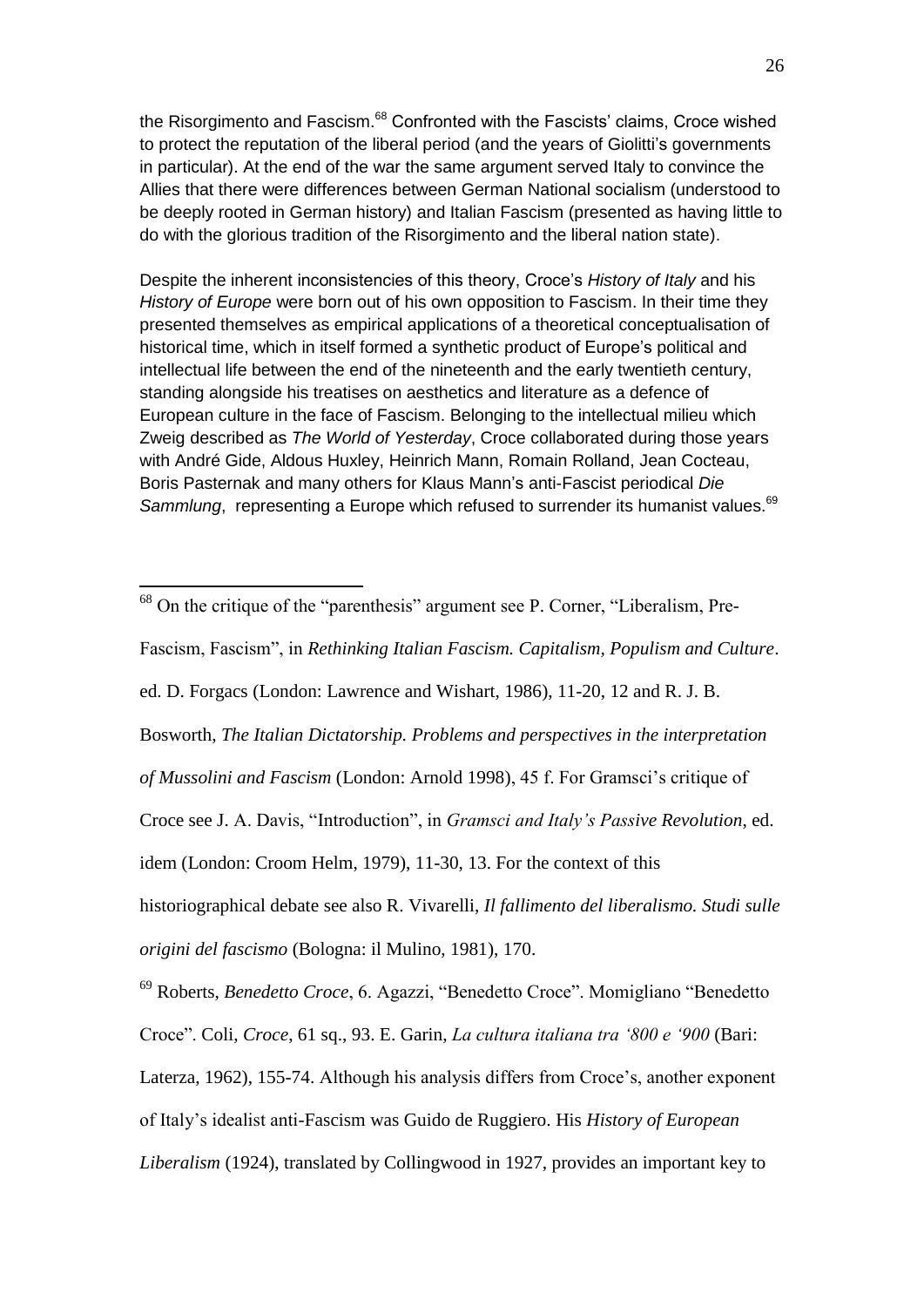This intellectual context makes it difficult to reduce Croce's role in European thought to his view of Fascism as an eclipse within the development of liberal Italy. In Galasso's words, the *History of Europe* was "a political polemic", which held European values up against "the totalitarianism and nationalism" of the present political situation and against "the decadence and the irrationalism" of its cultural  $l$  life.<sup>70</sup> It was a product of Croce's own experience of historical time as crisis.

How close Benjamin's concept of history is to that of Croce has been noted (but not further explored) by Stéphane Mosès in his *L'Ange de l'Histoire*. The transformation of the past depends on the present of the historian, which both authors experienced in similar ways.<sup>71</sup> Like in the case of Croce, also for Benjamin the positivism of the social and historical sciences was an important target of his new concept of historical time.<sup>72</sup> Moreover, what Benjamin and Croce shared was their pluralistic view of the past as a way to counter simplistic teleologies of history. Meanwhile, both acknowledged the conceptual roots of their approach in historical materialism. They developed their theories of history on the contemplative basis of their own historicalempirical research: Croce published his *Storia dell'eta barocca in Italia* in 1929, the same year Benjamin's *Ursprung des deutschen Trauerspiels* appeared as a book, a work which anticipates several important elements of *Über den Begriff der Geschichte*. <sup>73</sup> Benjamin's Paris of the *Passagenwerk* was Croce's Naples. In *Ursprung des deutschen Trauerspiels,* partly written in Croce's own backwater, on Capri, Benjamin quoted at length from Croce's *Aesthetic.* Discussing Croce's critique of "genre" as an artificial scheme of aesthetic classification leads Benjamin to reject a history of ideas conceived as a "pseudo-logical continuum", following simplistic

the crisis of liberalism. See R. Bellamy, *Rethinking Liberalism* (London: Pinter,

2000), chpt.3.

<u>.</u>

<sup>70</sup> Galasso, "Nota del Curatore", 451.

<sup>71</sup> Mosès, *Der Engel*, 87 f, 134. B. Croce, *La storia come pensiero e come azione*

(Bari: Laterza, 1938), chpt.2. On the relationship Benjamin-Croce-Gramsci see also P.

Ives, *Gramsci's Politics of Language. Engaging the Bakthin Circle and the Frankfurt* 

*School* (Toronto: University of Toronoto Press, 2004).

 $<sup>72</sup>$  Tiedemann, "Studien zur Philosophie Walter Benjamins", 148.</sup>

<sup>73</sup> R. Tiedemann, "Zwei Schulaufsätze", in: idem., *Mystik und Aufklärung,* 299-309,

304.